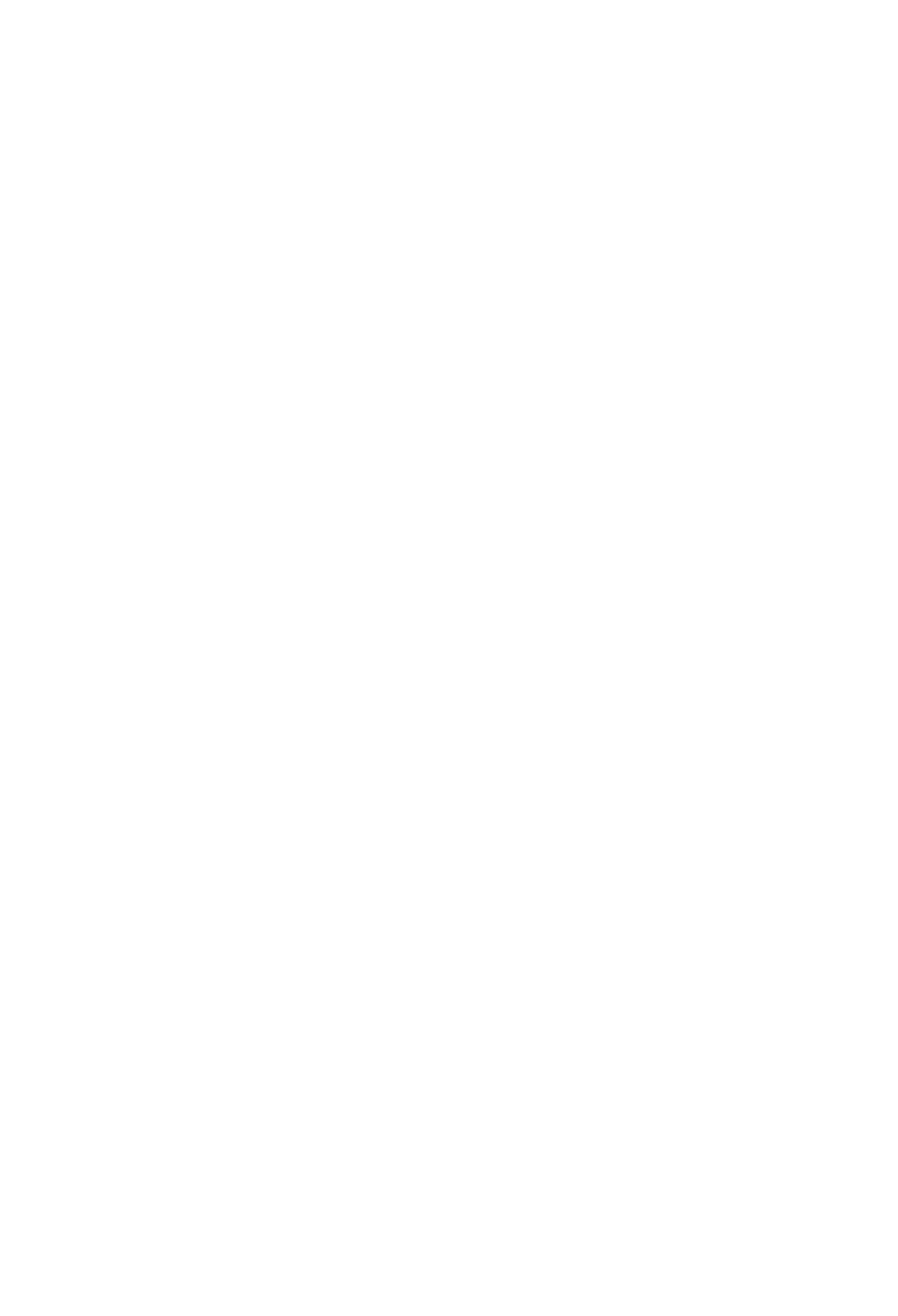Editor-in-Chief

Michela Balconi

### Editorial Board

Marco Bove (*Università degli studi di Genova*) Marco Salvioli (*Università Cattolica del Sacro Cuore di Milano*) Roberta Sebastiani (*Università Cattolica del Sacro Cuore di Milano*) Yann Coello (*Université de Lille*) Salvatore Campanella (*Université Libre de Bruxelles*) Qingguo Ma (*Zhejiang University*) Wolfram Schultz (*University of Cambridge, Cambridge UK* )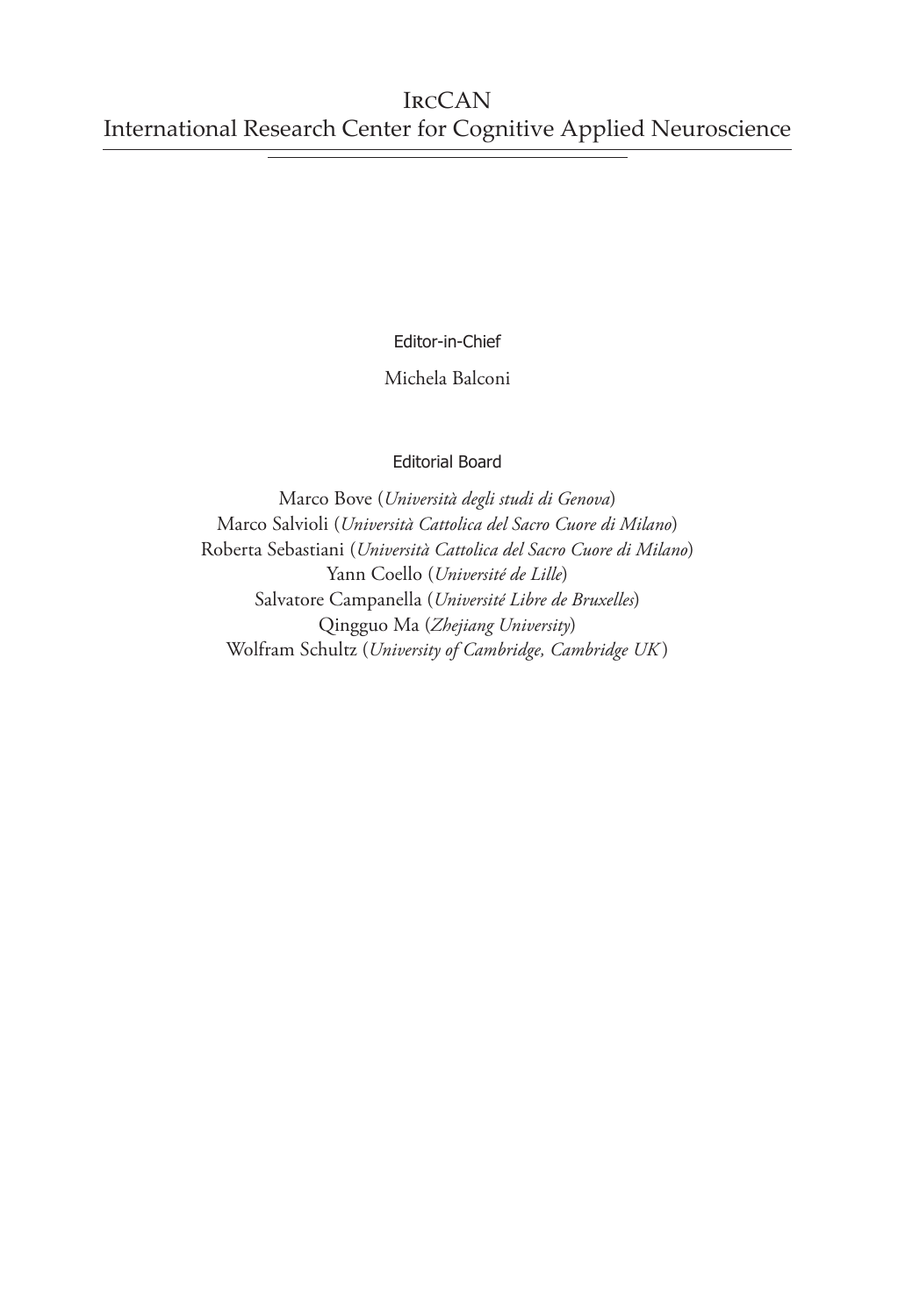ISSN 2724-3540 ISBN 978-88-7916-952-3

Copyright © 2020 PED Edizioni Universitarie di Lettere Economia Diritto Via Cervignano 4 - 20137 Milano https://www.lededizioni.com <https://www.ledonline.it/neuropsychologicaltrends/>

I diritti di riproduzione, memorizzazione e archiviazione elettronica, pubblicazione con qualsiasi mezzo analogico o digitale (comprese le copie fotostatiche, i supporti digitali e l'inserimento in banche dati) e i diritti di traduzione e di adattamento totale o parziale sono riservati per tutti i paesi.

Printed by Logo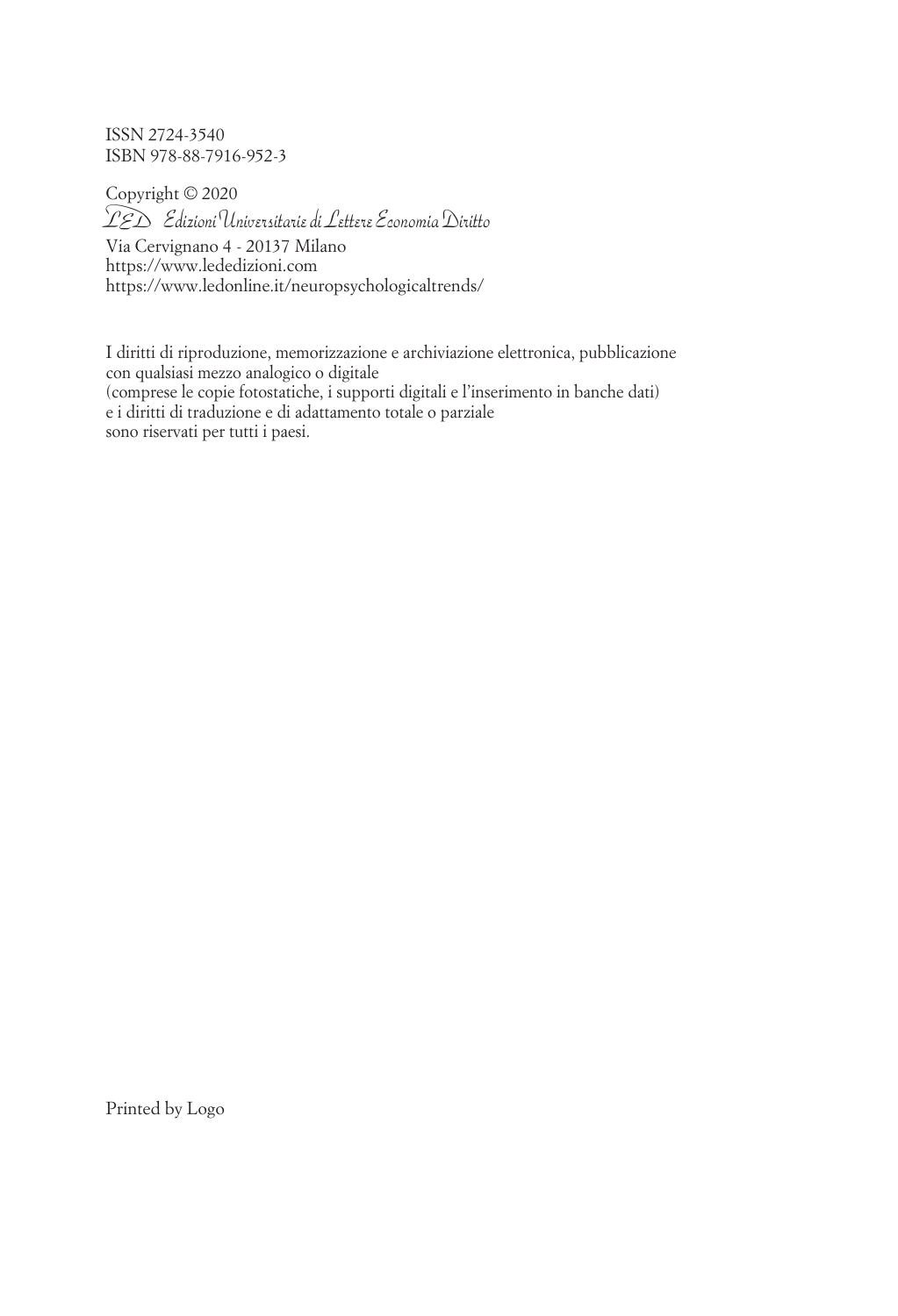# **Index**

| Michela Balconi                                                                                    |     |
|----------------------------------------------------------------------------------------------------|-----|
| Introductory issues: the milestones of neuromanagement                                             | 7   |
| NEUROSCIENTIFIC MINDSET FOR CHANGING                                                               |     |
| Michela Balconi                                                                                    |     |
| Leader brains? How to discover them, how to empower them                                           | 17  |
| Bruna Nava                                                                                         |     |
| Motivation: neurophysiology of the pleasure of working                                             | 33  |
| Emanuela Salati - Sara Di Giamberardino - Beatrice Silva                                           |     |
| Neuroscience and change. Practical applications to promote<br>change in the company                | 45  |
| Michela Balconi                                                                                    |     |
| From the executive functions to neuroempowerment programs.<br>New perspectives for neuroassessment | 55  |
| WELL-BEING AND SAFETY AS ECONOMIC LEVERAGE                                                         |     |
| Michela Balconi                                                                                    |     |
| Trusting brains, rewarding brains: from trust to promise                                           | 69  |
| Michela Balconi - Laura Angioletti                                                                 |     |
| How to manage stress at the workplace: neuroscientific applications                                | 85  |
| Michela Balconi - Laura Angioletti                                                                 |     |
| Neuroenhancement at the workplace: boosting organizations' mind                                    | 97  |
| TECHNOLOGY AND INNOVATIVE HOMO SAPIENS                                                             |     |
| Federico Cassioli - Michela Balconi                                                                |     |
| Big Data: neuroscience at the service of management                                                | 113 |
| Michela Balconi - Giulia Fronda                                                                    |     |
| Ethics into the (brain) company: from moral people to moral<br>organization?                       | 123 |

M. Balconi (ed.), *Neuromanagement: People and Organizations*, Milano, LED, 2020 [ISBN 978-88-7916-952-3 - https://www.ledonline.it/IrcCAN-Cognitive-applied-neuroscience/](https://www.ledonline.it/IrcCAN-Cognitive-applied-neuroscience/)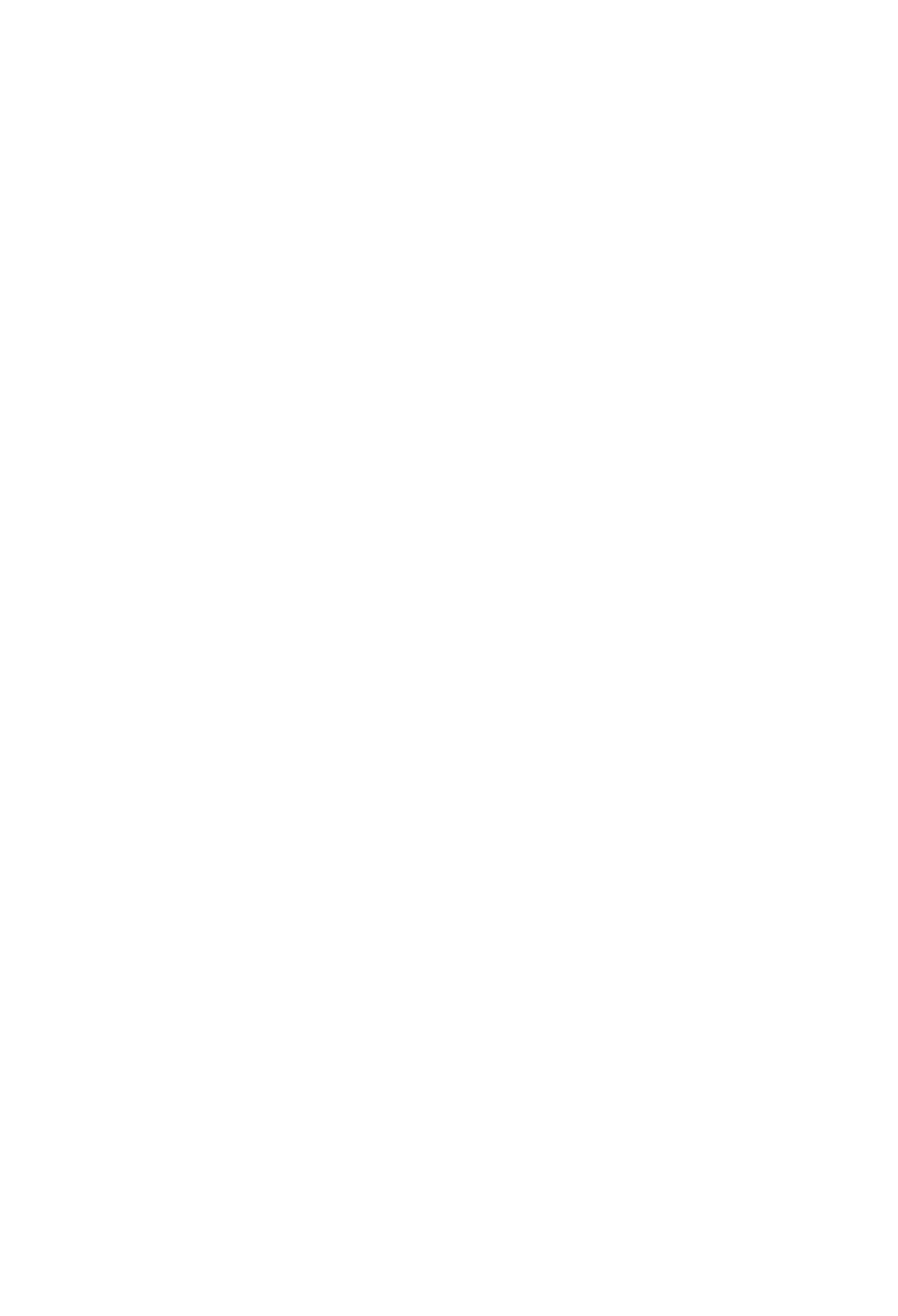# **Leader brains? How to discover them, how to empower them**

# **Michela Balconi** 1,2

- <sup>1</sup> International Research Center for Cognitive Applied Neuroscience (IrcCAN), *Catholic University of the Sacred Heart, Milan, Italy*
- <sup>2</sup>*Research Unit in Affective and Social Neuroscience, Department of Psychology, Catholic University of the Sacred Heart, Milan, Italy*

doi: <https://dx.doi.org/10.7359/952-2020-bal2> [michela.balconi@unicatt.it](mailto:michela.balconi@unicatt.it)

#### 1. LEADERSHIP AND NEUROLEADERSHIP

We can define the overall leadership capacity as a form of social capital that involves the sharedness, distributedness, and connectivity of members of the entity. To begin, Pearce and Conger (2003) defined shared leadership in terms of a dynamic process of mutual influence among peers or individuals at differing hierarchical levels in an organization.

Considering the complexity of organizational dynamics, and the presence of mechanisms related to emotions, goals, intentions, expectations, and cognitive bias, recent research in the field of leadership has increasingly embodied a neuroscientific approach.

Indeed, social and affective neuroscience developed and increasingly perfected its methods to permit a broader and more in depth understanding of the way people interact with each other, including empathic and emotional mechanisms and leadership style (Balconi & Canavesio, 2013a; Balconi & Canavesio, 2013b; Balconi, Cassioli, Fronda, & Vanutelli, 2019; Balconi & Vanutelli, 2017; Balconi, Venturella, Fronda, & Vanutelli, 2019, 2020; Paulus et al., 2009; Vanutelli, Gatti, Angioletti, & Balconi, 2017).

In this research field, during the last years, some different approaches, aimed to identify effective leadership profiles, have outlined the most salient features and development trajectories. In particular, two models have spread widely: the "inspirational" leader model (Waldman, Wang, Hannah, & Balthazard, 2017) and the "generative" leader model (Balconi, Fronda, Natale, & Rimoldi, 2017b; Venturella & Balconi, 2017).

M. Balconi (ed.), *Neuromanagement: People and Organizations*, Milano, LED, 2020 [ISBN 978-88-7916-952-3 - https://www.ledonline.it/IrcCAN-Cognitive-applied-neuroscience/](https://www.ledonline.it/IrcCAN-Cognitive-applied-neuroscience/)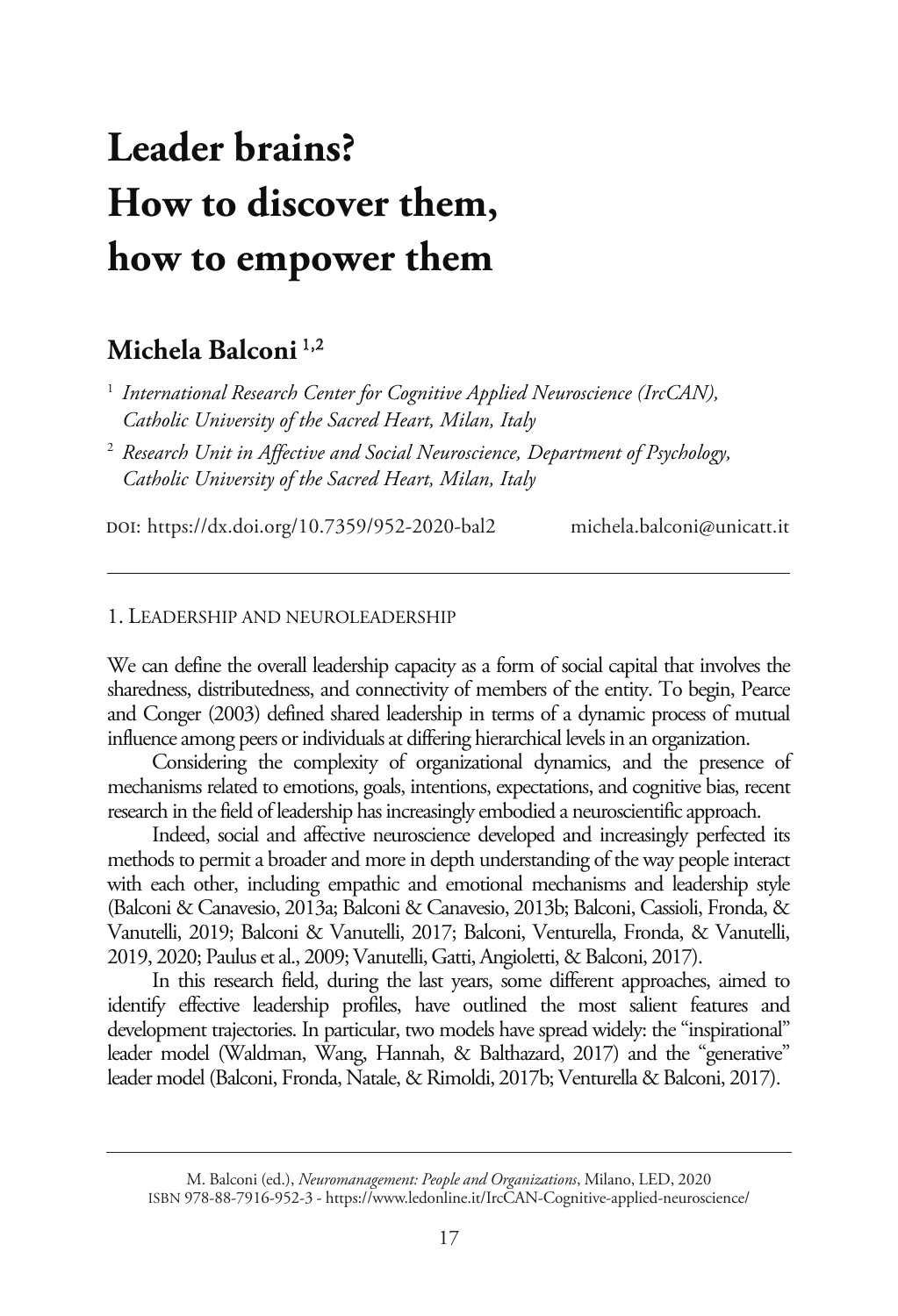## 2. THE "INSPIRATIONAL" LEADER

Various theories share the view that outstanding leaders go beyond simple performanceversus-reward transactions and have a deep impact on their followers and their organizations, including the potential to be a major force in realizing new visions and change. Inspirational leadership behavior was defined as a type of behavior that is emphasized in many of today's contemporary leadership theories, such as transformational, charismatic, and visionary paradigms. Inspirational leaders articulate a vision that is based on strongly held ideological values that cause people to become energized and to identify with the vision (e.g., Conger & Kanungo, 1998). The ability to inspire is considered fundamental to establishing a high degree of follower confidence, intrinsic motivation, and trust and admiration in the leader.

More specifically, vision can be delineated in terms of a socialized versus personalized continuum. Socialized vision is characterized by such elements as altruism and social responsibility, the inclusion of empowered followers as a necessary component to organizational success, and a focus on serving the interests and goals of the group (House & Howell, 1992). Therefore, socialized vision leads to outcomes and processes that benefit followers as well as outside stakeholders such as the larger community or even nation in which a firm resides. In contrast, personalized vision is largely narcissistic and is characterized by self-interest, an over-emphasis on the leader (rather than others) in achieving organizational outcomes, and an obsession with authority and achieving dominance over competition.

In a recent research, functional Magnetic Resonance Imaging (fMRI) was used to examine the neuroscientific substrates of leader followers' responses as a function of (a) inspirational statements (inspirational collective oriented vs. non-inspirational personal oriented; Howell & Shamir, 2005) and (b) shared group membership between followers and leaders (Haslam, Reicher, & Platow, 2011). This approach provided a more comprehensive picture of the link between leaders and followers with a view to shedding light on the neurological mechanisms that underlie followers' responses to inspirational leadership. Second, it extends previous research on the neuroscience of leadership that has provided evidence from electroencephalogram (EEG) data of the role of varying degrees of general brain connectivity and leadership effectiveness (Waldman, Balthazard, & Peterson, 2011). Through the application of fMRI, the research was able to examine the role of more detailed and precise brain areas and mechanisms that are involved in the processing of inspirational leader messages.

In this respect, categorization of self and others in terms of a relevant shared social identity (e.g., as "us leadership scholars") is the basis for social influence and the cornerstone of leadership and followership processes. For instance, research has indicated that when followers perceive themselves to share group membership with a given leader, they are more likely (a) to be influenced by the leader's proposals, (b) to support the leader, (c) to perceive the leader as charismatic, and (d) to respond creatively to what the leader

M. Balconi (ed.), *Neuromanagement: People and Organizations*, Milano, LED, 2020 [ISBN 978-88-7916-952-3 - https://www.ledonline.it/IrcCAN-Cognitive-applied-neuroscience/](https://www.ledonline.it/IrcCAN-Cognitive-applied-neuroscience/)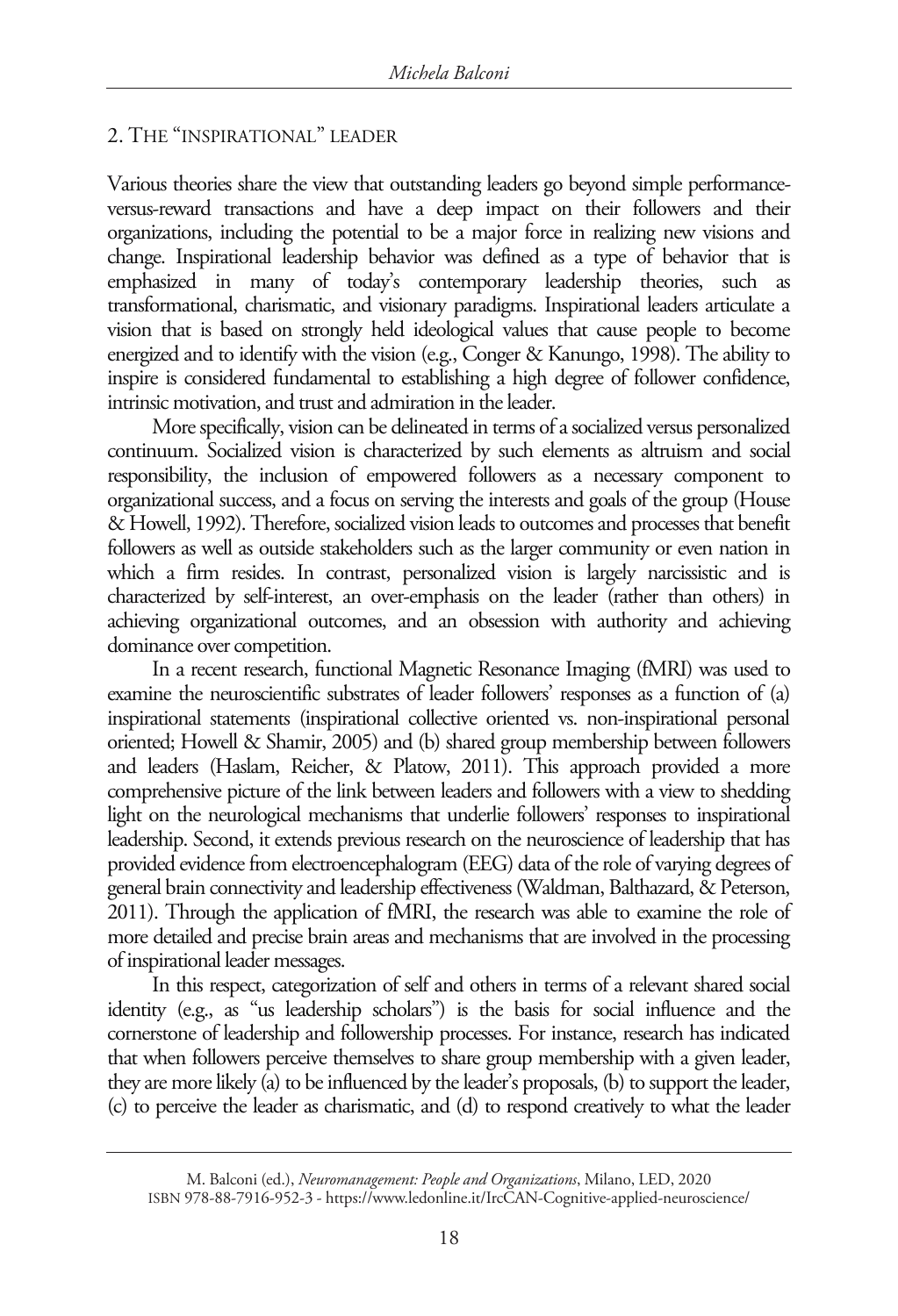has to say. Similarly, it was suggested that the neural networks involved in controlling semantic processing will be differentially implicated in followers' responses to collectiveoriented inspirational messages as a function of the shared group membership between leader and follower. Research in cognitive psychology has shown that people tend to have a preference to encode information that is in agreement with their existing beliefs, a phenomenon known as confirmation bias (Nickerson, 1998). In particular, people represent information in schemas (cognitive categories that represent prototypical instances of a given stimulus) and use these to selectively encode information to which they are exposed. Relevant to this study, previous research informed by leader categorization theory has shown that followers have schemas about what leaders are like that they then use to selectively encode information received from a particular leader (Shondrick, Dinh, & Lord, 2010).

It was found that when people recalled memories associated with resonant rather than dissonant leaders, they showed greater activation in brain areas such as the bilateral insula, right inferior parietal lobe, and left superior temporal gyrus. Beyond this, however, previous neuroscience research has focused mainly on testing the neurological substrates of leaders' activities. In particular, research has used power spectral analysis measures based on EEG to differentiate the brain activity of leaders who have a complex representation of their self-concept from that of leaders with a less complex representation.

#### 3. THE "GENERATIVE" LEADER

One of the most important focus of recent research was devoted to leadership and its different features, such as transformational (Ashkanasy, 2013) and generative leadership (Balconi et al., 2017b). For example, it was found that transformational leader behavior, to be effective, has to combine emotional balance and self-control, emotional understanding by the leader of the followers' needs, foresight and insight, communication skills (Balthazard, Waldman, Thatcher, & Hannah, 2012).

This interest is due to the extent to explore new ways of managing, which consider more supportive and interpersonal exchange. For example, the results of previous research showed how cooperative leadership has positive effects not only within the individual performance, but also within work group and organization (Judge & Piccolo, 2004). In particular, it has been observed that a more cooperative style of leadership encourages interactions between colleagues, thus bringing a greater performance of the individual and its commitment toward the company (Bass & Bass, 2009).

Previous neuroscience studies about cooperative leadership processes tried to detect the markers of a generative style of leadership, finding the activation of some brain areas that seem involved in the interaction processes. For example, the frontal lobes appear to be good predictors of functional leadership behaviors (Balthazard et al., 2012). This area, in

M. Balconi (ed.), *Neuromanagement: People and Organizations*, Milano, LED, 2020 [ISBN 978-88-7916-952-3 - https://www.ledonline.it/IrcCAN-Cognitive-applied-neuroscience/](https://www.ledonline.it/IrcCAN-Cognitive-applied-neuroscience/)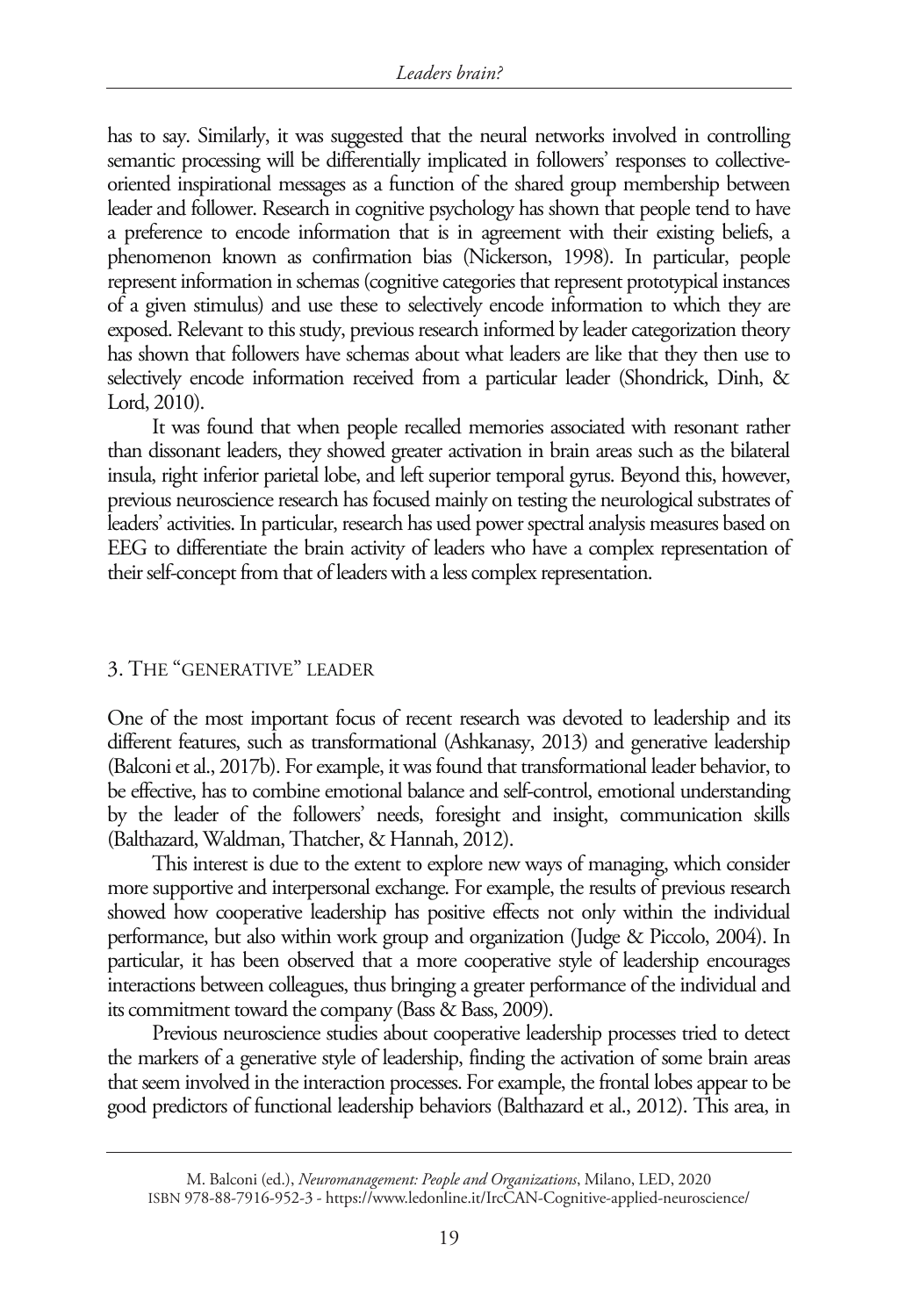fact, appears to be involved in executive functioning and monitoring, such as selfregulation, planning and organization of behaviors. Furthermore, the frontal cortex integrates external and internal sensory information, organizing it temporally and transforming it into complex behavioral response patterns, which are the basis of the leadership processes (Case, 1992; Fuster, 1999). In fact, leaders need a great ability to regulate and monitor others' and their own behavior. Indeed, prefrontal cortex supports behavioral, affective, social and cognitive components during interpersonal exchange (Levitan, Hasey, & Sloman, 2000). Moreover, the recruitment of such regions was previously identified in cooperative social tasks during significant joint performance (Balconi, Crivelli, & Vanutelli, 2017a; Balconi, Pezard, Nandrino, & Vanutelli, 2017c; Balconi & Pozzoli, 2005). The involvement of these regions in social interactions highlights the use of top-down control mechanisms for particular emotional responses related to social events (Marsh, Blair, Jones, Soliman, & Blair, 2009).

A further level of analysis regards leader's communication modalities related to different styles of leadership. Specifically, concerning the authoritarian style of leadership, communication appears to be self-centered, leading to good productivity but often to the experimentation of unmotivated and dissatisfied states in employees that depend by the boss. On the contrary, the democratic and participative style of leadership is characterized by the co-participation in decision-making and by the involvement of others in communication, that is considered as a constructive part of the relationship, entail a greater level of motivation and satisfaction within the team.

On another side, several studies demonstrate that leaders' emotional expression can influence employees, motivating them (Balconi & Venturella, 2015). In particular, the choice of modalities and timing to inspire others through emotions requires a good level of emotional intelligence (Goleman, Boyatzis, & McKee, 2002). Indeed, leaders with high emotional intelligence can empathize better with employees and express their emotions during an interaction in a more appropriate way (Mayer, Salovey, & Caruso, 2008). One of the main advantages offered by the neuroscientific approach, that allows the knowledge of the deep brain processes related to a specific behavior, concern the fact that it is possible to interpret the implicit elements of individuals' mental processes intervening on them in a manner favorable way for the organizational context (Balconi & Vanutelli, 2016; Balconi, Finocchiaro, & Campanella, 2014). In this regard, the neuroscience tools that have been more frequently used to investigate implicit levels of behavior, such as: the EEG, a technique that allows recording brain electrical activity changes with an excellent temporal resolution; the functional Near-Infrared Spectroscopy (fNIRS), a tool based on nearinfrared technology providing a measure of cerebral hemodynamic activity with good temporal and spatial resolution; the biofeedback, a system used to measure autonomic indices (skin conductance, heart rate, blood pressure, etc.), which provide information about individuals' arousal state and emotional engagement, as well as on the contribution of implicit mechanisms and automatic reactions in more complex processes; the Transcranial Magnetic Stimulation (TMS) which allows explaining in depth the neural

M. Balconi (ed.), *Neuromanagement: People and Organizations*, Milano, LED, 2020 [ISBN 978-88-7916-952-3 - https://www.ledonline.it/IrcCAN-Cognitive-applied-neuroscience/](https://www.ledonline.it/IrcCAN-Cognitive-applied-neuroscience/)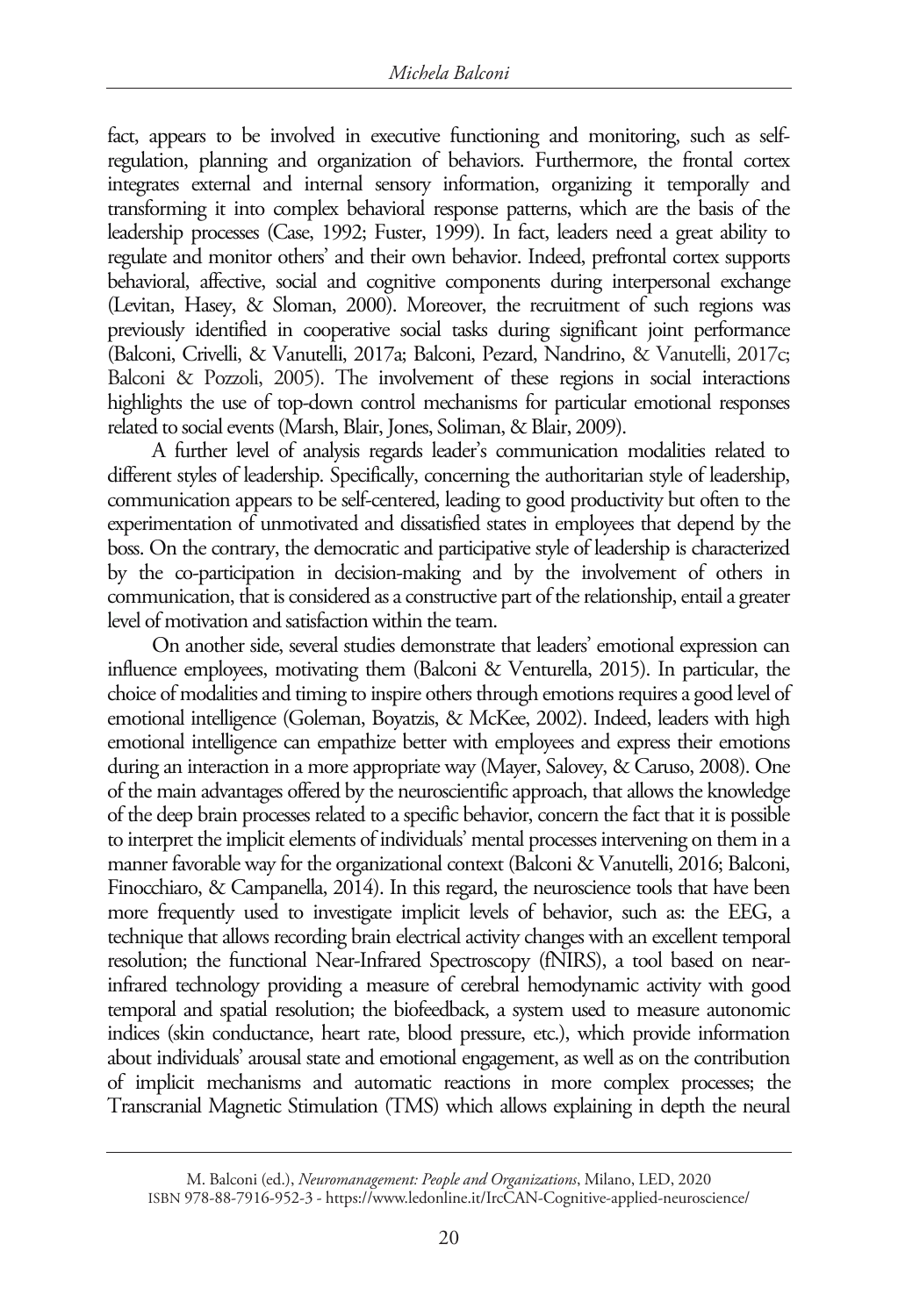correlates of cognitive, emotional and communicative processes (Balconi & Venturella, 2015).

Another approach for neuroscientific applied research was then recently outlined: the hyperscanning paradigm. Recent studies have applied the hyperscanning paradigm to the leadership field, highlighting social neuroscience's potential for this domain. The best example of what has been called a "second person" social neuroscience (Schilbach, 2010) is the hyperscanning technique, a realistic and ecological paradigm that allows to simultaneously record the cortical activity from two or more participants interacting together. This way, people and their brain activities are no longer considered individually, but part of complex dynamics that continuously adjust and contaminate each other. The hyperscanning paradigms, therefore, consist in the simultaneous recording of two individuals' brain and/or body activity during a shared interactive task (Balconi & Vanutelli, 2016; Balconi, Gatti, & Vanutelli, 2018; Montague et al., 2002).

The two following examples synthesize some recent results based on hyperscanning applications on leadership domain.

#### *3.1 Role of the leadership style in employees' assessment*

From these reflections, a recent study shows that a hyperscanning paradigm was used to investigate interpersonal dynamics, and related psychophysiological correlates underlying an important phase of managerial direction regarding the employees' assessment. Considering the distinction between a cooperative or an authoritarian leadership style, particular attention was given to the communication between leader and employee.

Thanks to the simultaneous recording of EEG and biofeedback, behavioral and psychophysiological markers underlying leader-employee interaction were identified, with the final aim of identifying more functional and useful leadership styles. In particular, different patterns of neural synchronization were hypothesized in association with different leadership styles, company roles, and relevant issues that emerged from the assessment.

Specifically, the procedure included an assessment conducted by a manager with the involvement of one of his employees, carried out through the role-playing technique. In particular, managers were previously instructed on the leadership style to be adopted: some should have used a responsive and participative leadership style, while others should have used an authoritarian style of leadership characterized by a more directive communication.

During the assessment involving leader-employee dyads, cortical activity was recorded through two-portable EEG systems, while autonomic activity (such as heartbeat or skin conductance) was recorded using biofeedback. Among the various mechanisms identified, the ability of individuals to synthonize themselves during the interaction represents a critical point for the construction of solid and productive relationships (Balconi, Bortolotti, & Gonzaga, 2011; Balconi & Canavesio, 2013).

M. Balconi (ed.), *Neuromanagement: People and Organizations*, Milano, LED, 2020 [ISBN 978-88-7916-952-3 - https://www.ledonline.it/IrcCAN-Cognitive-applied-neuroscience/](https://www.ledonline.it/IrcCAN-Cognitive-applied-neuroscience/)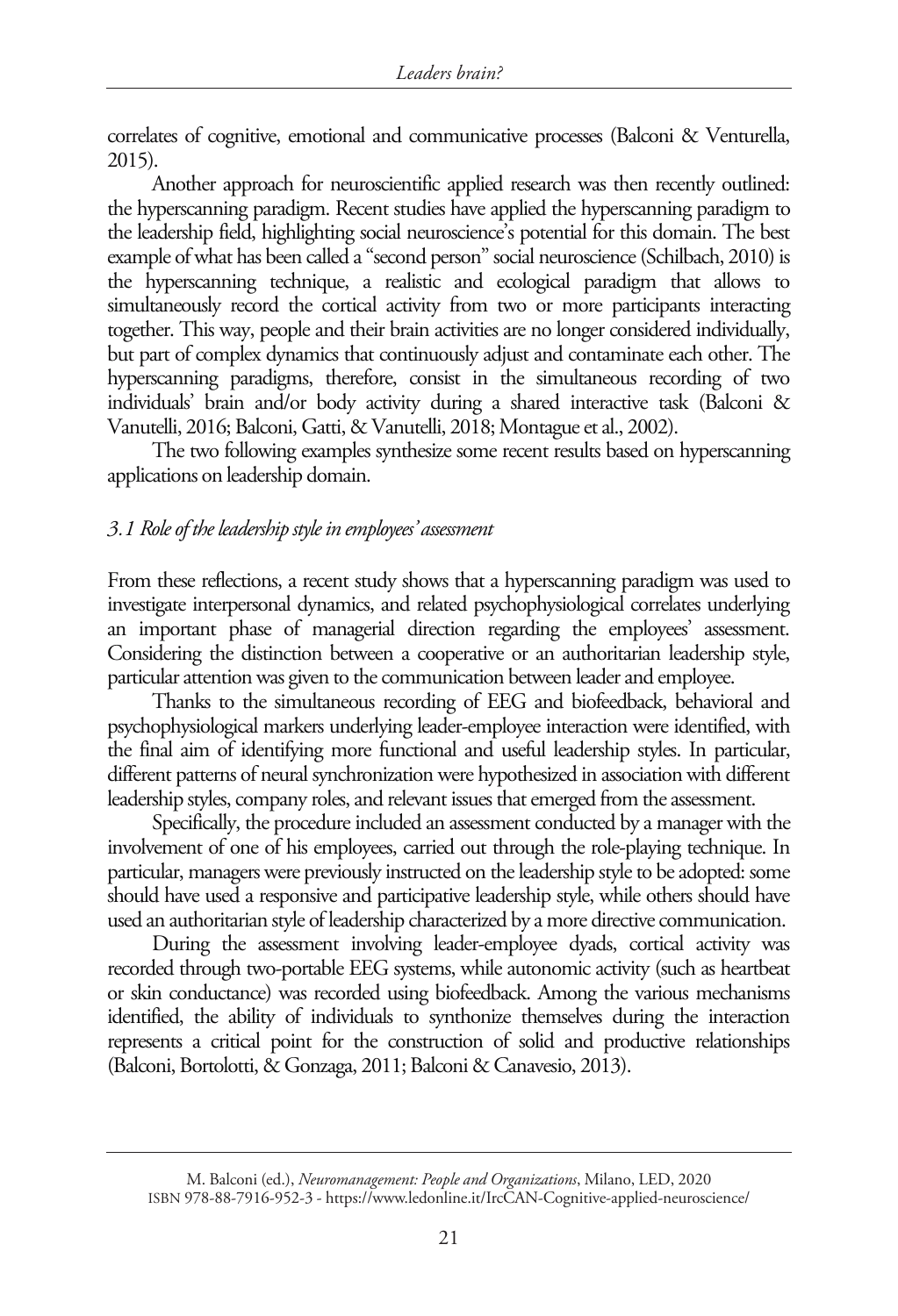This literature, together with the evidence about the association between long-lasting high arousal levels and physiological distress, brings attention to the influence that a style of communication and leadership can have on workers' organism and health, as well as on the role of the leader in modulating the employees' stress levels. Considering this evidence, the presence of a charismatic and generative leader is usually associated with lower levels of stress; instead, the presence of an authoritarian leader is associated with a more stressful climate (De Hoogh & Den Hartog, 2008). To sum up, it has been shown that a functional and mutual understanding needs a certain level of consonance among participants, which can be prompted by empathic mechanisms (Preston & de Waal, 2002; Vanutelli & Balconi, 2015). Empathy refers to the capacity to perceive, understand and share others' affective response, as well as to respond accordingly (Balconi & Bortolotti, 2012; Balconi & Canavesio, 2013a). This ability is fundamental for social species like humans with the necessity to create meaningful social bonds, with subsequent positive effects such as self-satisfaction and mental and physical well-being and reduced personal distress.

# *3.2 Leader-employee emotional "interpersonal tuning"*

A second main recent research question concerned if and how the presence of a quantitative rating in performance review could influence the relationship between the leader and employee. It was suggested that being scored could involve emotional and cognitive processes triggered by the perception of an asymmetrical dynamic and generate negative feelings. Traditionally, the rating was thought to help employees improving their performance (Dixon, Rock, & Ochsner, 2010), but in a meta-analysis, Kluger and DeNisi (1996) showed how feedback interventions were associated with performance improvement in less of half cases. More specifically, Rock (2008) has hypothesized the possibility of considering the evaluation as a threat because it foresees a judgment on the ranking and a subsequent sense of status. This represents a relevant point, considering that fear and threat involve a condition defined as social pain (Lieberman & Eisenberger, 2008), related to a more negative working condition. Starting from this, organizations recently tried to renew traditional management feedbacks in favor of new forms of performance assessment. A central point of this renewal derives from a possible differential effect of quantitative and qualitative feedback. In fact, as shown by Smither and Walker (2004), empirical findings revealed that a more qualitative (narrative) approach engages employees' attention more than quantitative comments.

Thus, in one our recent study we investigated if the use of a quantitative rating could impair inter-brain tuning, which can be considered a neural marker of interpersonal tuning.

Specifically, we found that a quantitative rating could induce a more negative reaction in the leader-employee dyad, with a significant effect on inter-brain tuning. The

M. Balconi (ed.), *Neuromanagement: People and Organizations*, Milano, LED, 2020 [ISBN 978-88-7916-952-3 - https://www.ledonline.it/IrcCAN-Cognitive-applied-neuroscience/](https://www.ledonline.it/IrcCAN-Cognitive-applied-neuroscience/)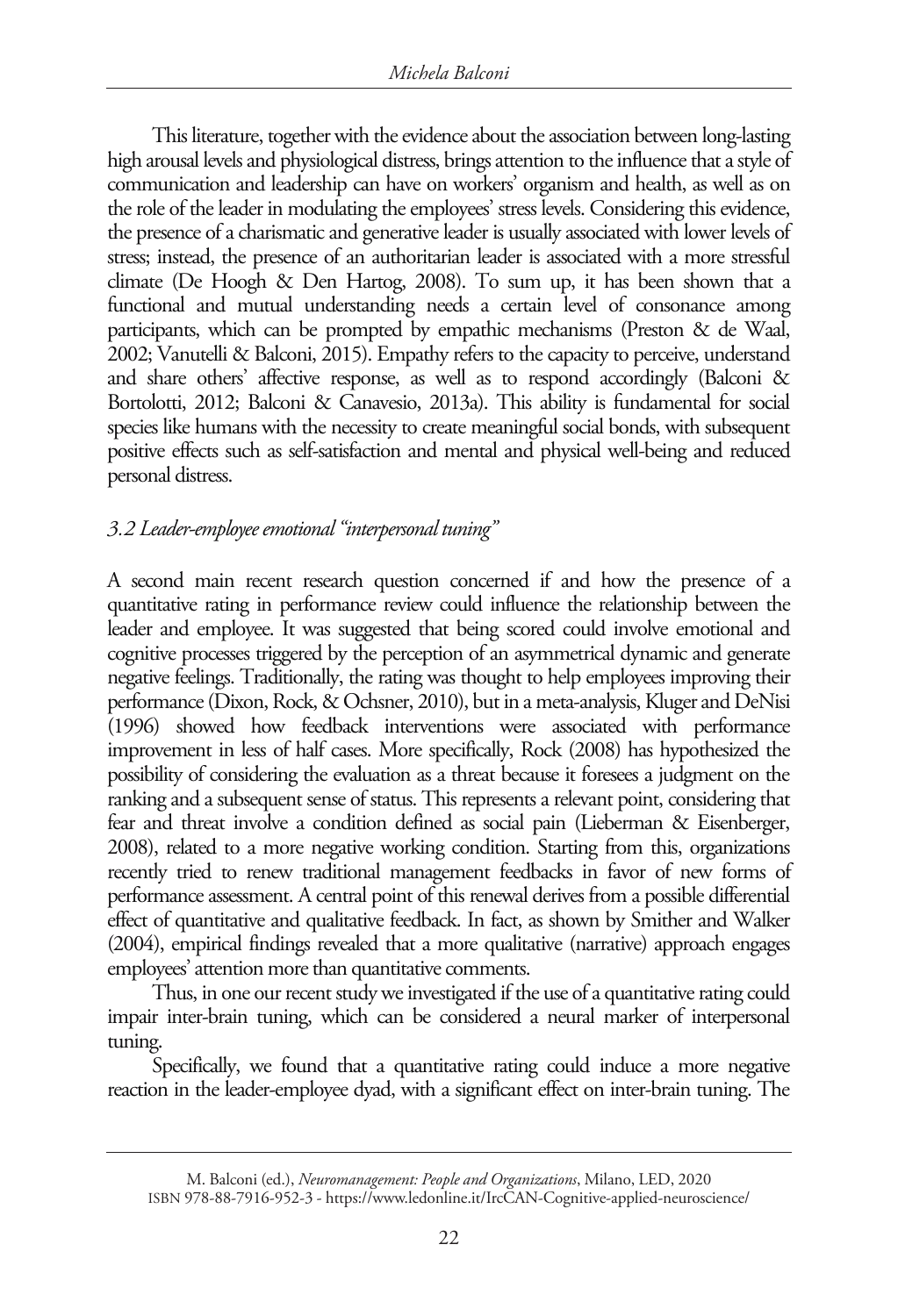findings emerged in the present research permitted to highlight new insights into the use of a social neuroscientific technique such as EEG hyperscanning to explore the presence of emotional tuning of leaders and employees interacting together during the performance review. The most important hint was that a review without a numerical rating was associated with more positive feelings, brain tuning, and increased dyadic engagement, as opposed to a quantitative judgment.

One relevant point for future research might be that the same paradigm could also be used in other organizational situations to assess individuals' or groups' engagement in company activities, to understand the natural condition in the company's life better. For example, starting from these initial evidence, future work could proceed to investigate further issues of interest, such as moral issues, group composition, gender and age effects, in order to evaluate the most functional and proficient settings at the workplace.

## 4. A MATTER OF CONNECTIVITY? FROM SINGLE BRAIN TO INTER-BRAINS **CONNECTIVITY**

In many of the previous studies, the relationship between leaders and employees has been studied considering the behavioral mechanisms of synthonization, in order to highlight the most functional modalities to regulate the relationship. Recent analysis techniques of brain synthonization, called connectivity analysis, allow the study of the degree of "brain tuning" more directly. In this direction, it is both possible to consider the levels of higher neural tuning within the individual (single-brain connectivity) and to study how this connectivity increases and consolidates between the two brains (interaction analysis), offering a valid recording tool for measuring the level of synergy between two or more interacting individuals.

# *4.1. Single brain connectivity*

Coherence is a way of measuring the interconnectedness of areas of the brain in a single subject. More simply, coherence is a way of tracking coordinated activity or communication between various areas of the brain. This makes coherence ideally suited for the examination of complex behavioral concepts such as inspirational leadership behavior, which are likely to require multiple parts of the brain (e.g., emotional and cognitive centers) to act jointly (Cacioppo, Berntson, & Nusbaum, 2008; Nolte, 2002).

Coherence is typically reported in the form of a percentage; for example, 90% coherence would indicate relatively high coherence (e.g., a high degree of coordinated activity between two parts of the brain), while 10% coherence would indicate relatively low coherence (e.g, less coordinated activity between two parts of the brain). Furthermore, coherence levels may indicate different behavioral phenomena for different locations in the

M. Balconi (ed.), *Neuromanagement: People and Organizations*, Milano, LED, 2020 [ISBN 978-88-7916-952-3 - https://www.ledonline.it/IrcCAN-Cognitive-applied-neuroscience/](https://www.ledonline.it/IrcCAN-Cognitive-applied-neuroscience/)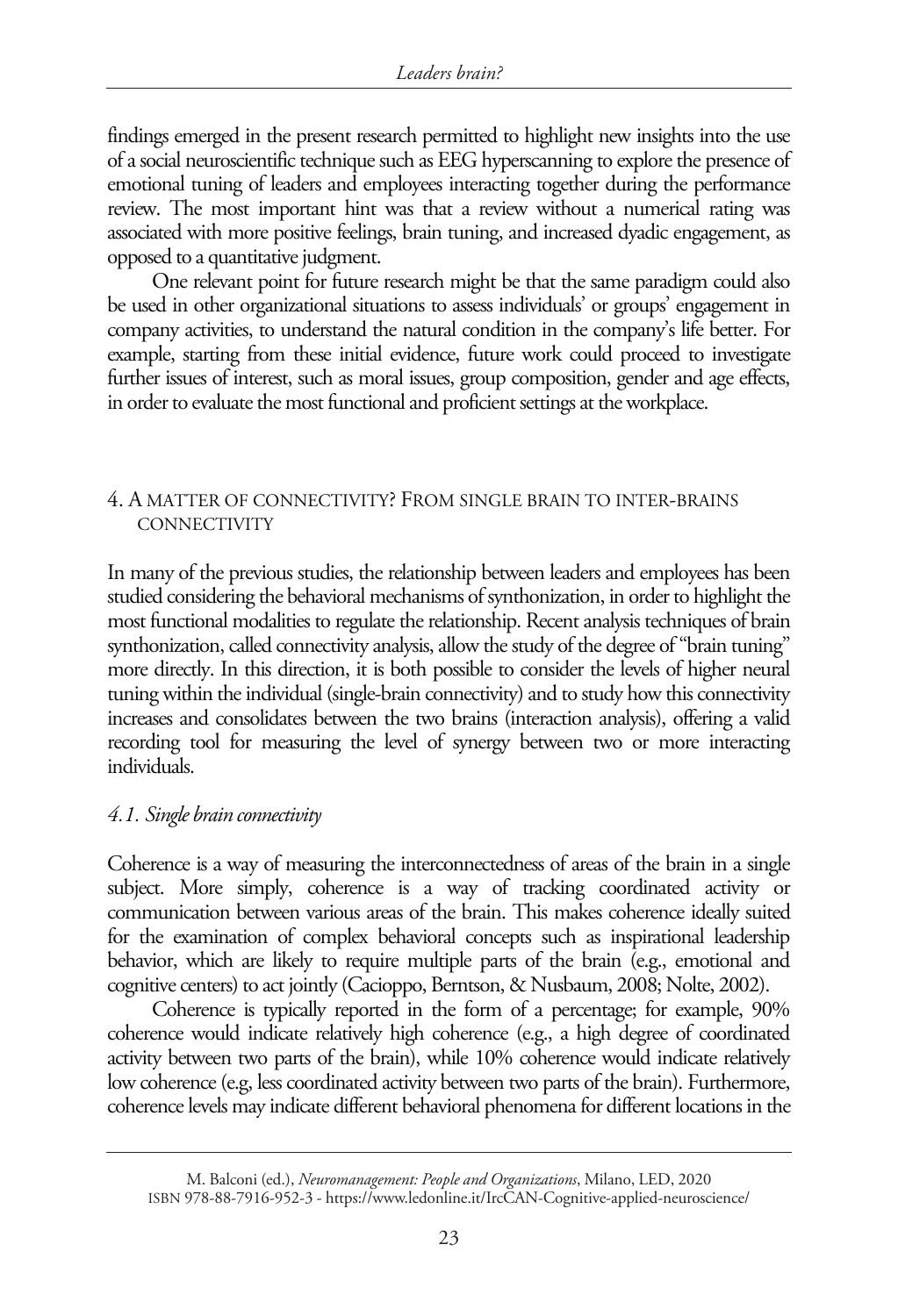brain. For example, the presence of high coherence in the right hemisphere could suggest greater emotional balance and understanding through integration in the processes that manage emotional thought, including an understanding of one's own emotions as well as the emotions of others.

#### *4.2. Inter-brain connectivity*

Synchrony of neuro and psychophysiological responses has been found across a broad range of contexts and can be used to assess the strength of the coupling of the two signals for two or more systems in interaction (for a review see Balconi & Vanutelli, 2017).

Considering EEG activity, increased coherence was found during rhythm, music and motor synchronization (Kawasaki, Yamada, Ushiku, Miyauchi, & Yamaguchi, 2013; Konvalinka et al., 2014; Sänger, Müller, & Lindenberger, 2012), but also during cooperative activity with evidence from the Game Theory (Astolfi et al., 2012), or using computer-based paradigms in lab settings (Balconi & Vanutelli, 2016). For what concerns autonomic activity, hyperscanning was also applied, founding heart rate synchrony between spouses engaged in conversation (Gottman & Levenson, 1986), in dyads connected by touching (Chatel-Goldman, Congedo, Jutten, & Schwartz, 2014), during trust-based social interactions (Mitkidis, McGraw, Roepstorff, & Wallot, 2015), and group cohesion and team trust (Strang, Funke, Russell, Dukes, & Middendorf, 2014).

The hyperscanning paradigm, implemented with the use of different techniques, such as the fMRI, the fNIRS, the EEG and the magnetoencephalography (MEG), has allowed observing the inter-brain connectivity patterns. In particular, the term inter-brain connectivity refers to the synchronization of two oscillators that mutually regulate their rhythms in progress during an interaction, configuring themselves as fundamental indicators of brain processes and elements ongoing (Burgess, 2013; Rosenblum, Pikovsky , Kurths, Schäfer, & Tass, 2001).

Specifically, inter-brain connectivity processes are implemented when individuals perform complex behaviors that require coordinating their actions based on shared rules.

Indeed, inter-cerebral connectivity or "brain to brain" coupling is configured as an unconscious process that improves communication and understanding between the individuals involved in the interaction (Hasson, Ghazanfar, Galantucci, Garrod, & Keysers 2012). Inter-brain connectivity is an excellent indicator capable of providing information on cognitive processes (Fries, 2005; Varela, Lachaux, Rodriguez, & Martinerie, 2001) and promotes cooperative behaviors, empathic actions and the implementation of prosocial behaviors (Mogan, Fischer, & Bulbulia, 2017; Valdesolo & DeSteno, 2011).

Furthermore, inter-brain connectivity increases interactive behavioral synchrony (Dumas, Lachat, Martinerie, Nadel, & George, 2011; Hasson et al., 2012), offering itself as a neural basis of consciousness and promoting a greater feeling of involvement, of affinity, empathy and social closeness between individuals involved in the interaction or in carrying out a common action (Bevilacqua et al., 2019; Dikker et al., 2017).

M. Balconi (ed.), *Neuromanagement: People and Organizations*, Milano, LED, 2020 [ISBN 978-88-7916-952-3 - https://www.ledonline.it/IrcCAN-Cognitive-applied-neuroscience/](https://www.ledonline.it/IrcCAN-Cognitive-applied-neuroscience/)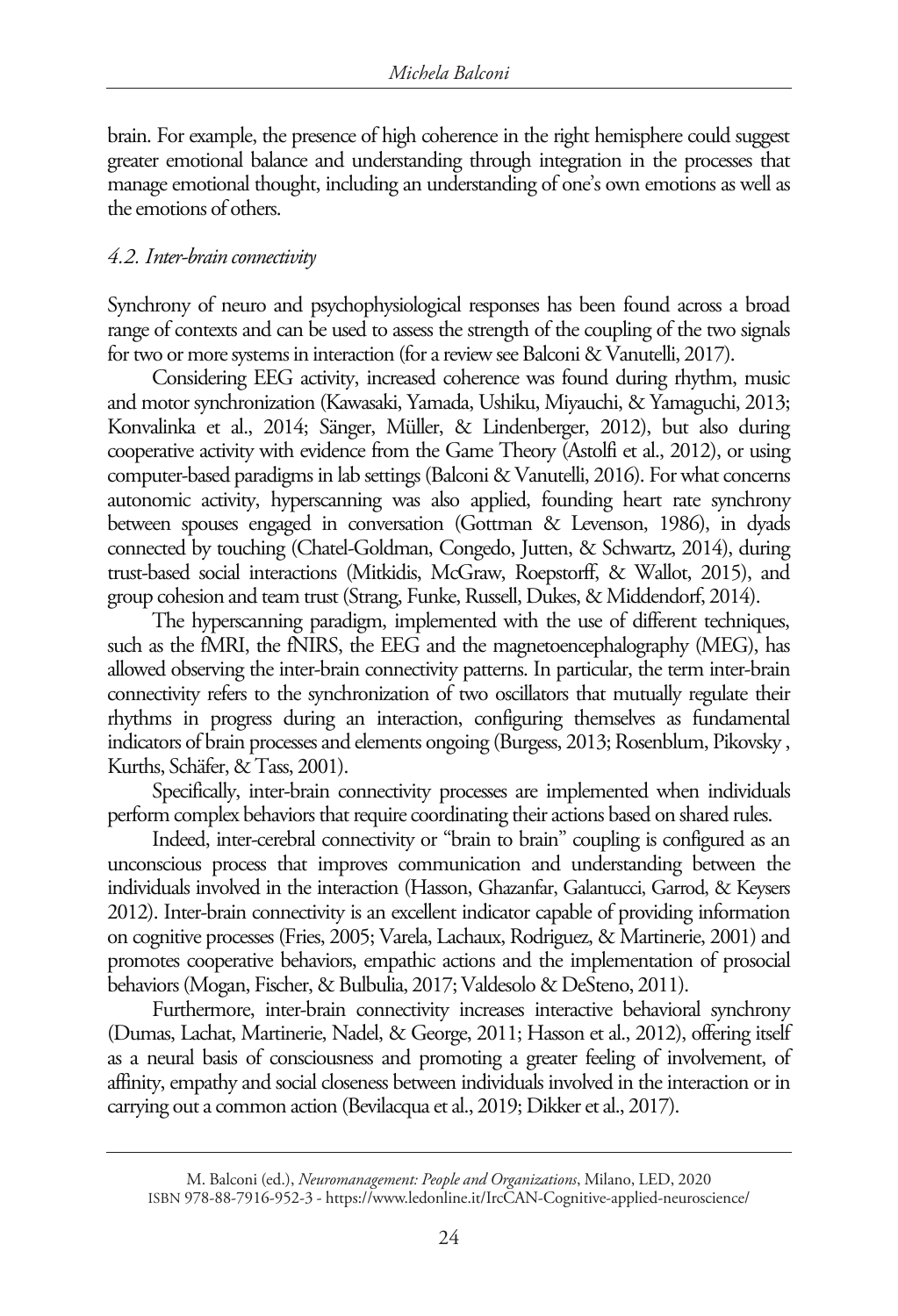#### 5. BEYOND LEADERSHIP: FUTURE HIGHLIGHTS ON DECISION-MAKING AND RISK

However, how can we extend the analysis of leadership potential to include the most recent applications of the leader-decision relationship, risk-taking, or confidence-building between leader and employee? In other words, we can also foresee research that goes beyond leadership phenomena per se. Some areas pertaining specifically to decisionmaking processes are evident.

First, neuroeconomics is an emerging transdisciplinary field that utilizes the measurement techniques of neuroscience to understand how leader makes economic decisions (Camerer, Loewenstein, & Prelec, 2005; Zak, 2007). One particular area of interest to neuroeconomists is how leader make decisions around trust (e.g., Zak, 2007).

Despite the large literature that exists on the importance of trust in organizations, we know very little about why some people choose to trust, or how they become trustworthy.

However, because decisions involving trust have been deemed to be largely an unconscious process, neurophysiological measurement during trust experiments has allowed researchers to gain insights into how people make decisions around trust, even when they themselves are unaware of how they make such decisions. Thus, organizational trust researchers may benefit from these findings and methodologies.

Secondly, research might address potential neurophysiological differences between leaders who tend to pursue bolder or riskier alternatives and those who are more conservative or risk-averse in their decision making. For example, Ashkanasy (2003) discussed the neurological basis of the "freezing response" or the tendency to "freeze with fear." Referring to the work of LeDoux (1995), Ashkanasy described how the fear response appears to involve linkages between the cortex or thalamus and the limbic areas, specifically the amygdala. Therefore, it is possible that specific aspects of brain activity may identify strategic decision makers who are risk-averse, in that such individuals are more prone to the freezing response when considering potentially bold or risky decisions. Third, moral judgment is also relevant to decision-making. Neuroimaging has established that locations in the frontal cortex are involved in moral judgment and evaluations of fairness, as well as morally based emotions such as compassion, indignation, and guilt.

#### 6. SOME CRITICAL POINTS?

As we have seen, one of the primary aims of neuroleadership is to identify what constitutes a good leader from a neuroscientific perspective. This inquiry ranges from examining the cognitive processes of effective leaders to searching for neural correlates of innate leadership ability. The search for leadership indicators is exemplified by the investigation whether an individual's leadership style could be identified based on EEG activity. Moreover, one

M. Balconi (ed.), *Neuromanagement: People and Organizations*, Milano, LED, 2020 [ISBN 978-88-7916-952-3 - https://www.ledonline.it/IrcCAN-Cognitive-applied-neuroscience/](https://www.ledonline.it/IrcCAN-Cognitive-applied-neuroscience/)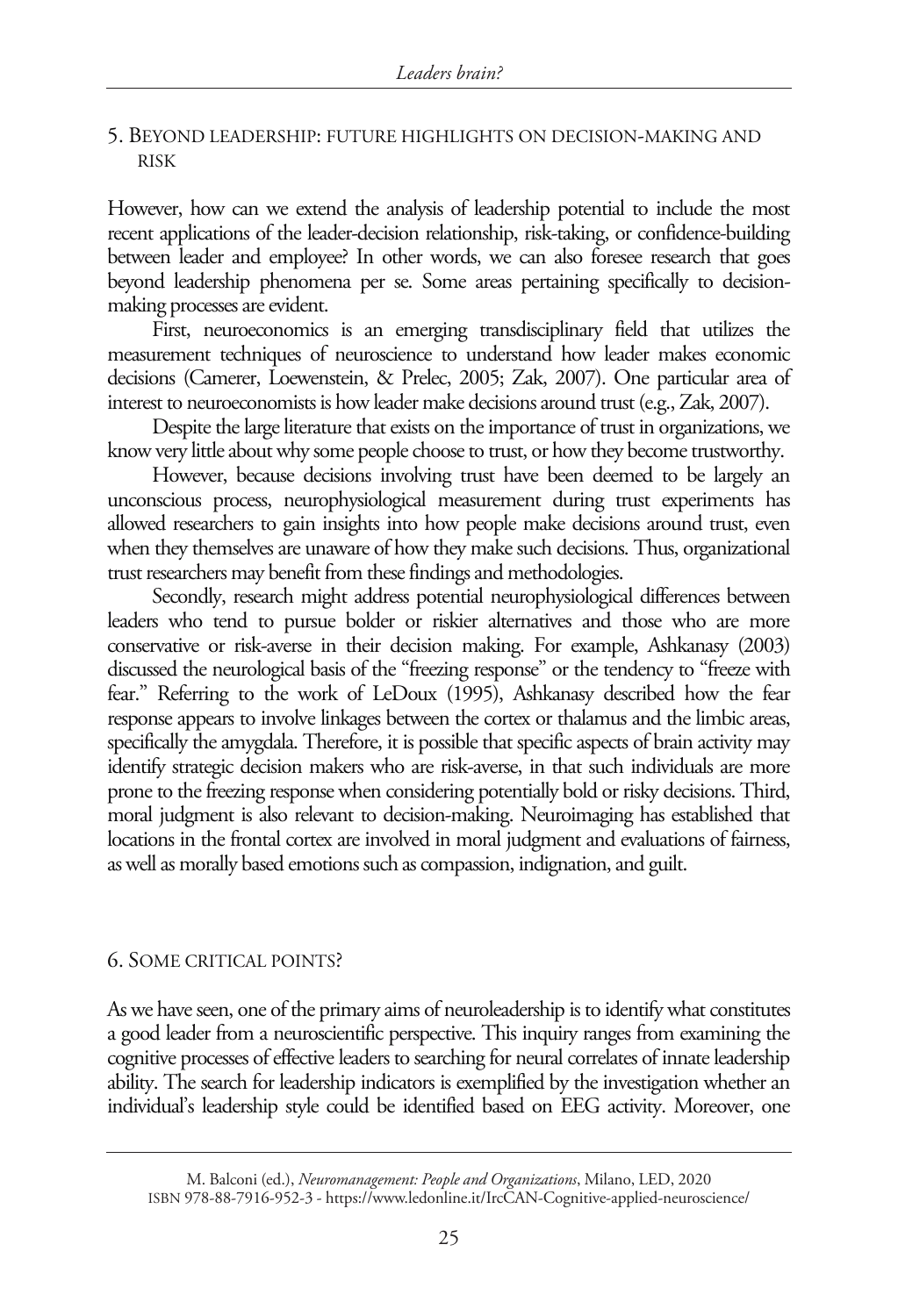highly worthwhile goal of neuroleadership is to find new ways to improve leadership skills and implement organizational change. Changing habits is difficult and changing the habits of many individuals within an organization can be an overwhelming challenge. It was underlined that neuroleadership can help us find better strategies to effect change through a more thorough understanding of the circuitry underlying learning and habit formation.

They call attention to the role of focus, attention, and expectation in learning and discuss how attitudes and behaviours are most efficiently changed through the facilitation of moments of insight.

One adjunctive goal is to directly manipulate brain activity to strengthen certain ways of thinking through use of TMS or transcranial Direct Current Stimulation (tDCS). This may eventually prove useful in certain less intrusive methods of brain activity alteration, programs based on EEG-guided neurofeedback, are already in use. In such programs, participants watch a display of their EEG activity and are taught behavioural strategies to maintain this activity in desired patterns.

However, some researcher noted a few important points about these studies. Firstly, the behaviours trained with neurofeedback should be chosen carefully to reflect skills needed within a real workplace environment, resulting neuroplasticity can be reversible or may not always couple to desired behavioural changes, and clinical and business applications of expensive and advanced technologies are particularly susceptible to placebo effects, rendering them easily exploitable applications such as preventing clinician burnout. There are, thus, practical and ethical considerations to take into account.

As neuroscience has increasingly called into question the conscious control of behaviour, neuroscience have gained interest in uncovering the unconscious processes that interfere with workplace relations and effective management. Unconscious biases have wide-ranging impacts on health management, from disparities in care delivery, to bullying among staff members, to resistance in adopting new protocols.

The hope is that research on implicit attitudes and unconscious biases may explain the contradictions that arise between self-reported attitudes and behavioural outcomes and why logical discourse is often ineffective in eliciting change.

#### **REFERENCES**

- Ashkanasy, N. M. (2003), Emotions in organizations: a multi-level perspective, in Dansereau, F. & Yammarino, F. J. (Ed.), *Research in Multi-Level Issues* (vol. 2, pp. 9–54), Emerald Group Publishing Limited, Bingley. doi: 10.1016/S1475-9144(03)02002-2
- Ashkanasy, N. M. (2013). Neuroscience and leadership: take care not to throw the baby out with the bathwater. *Journal of Management Inquiry*, *22*(3), 311–313.

M. Balconi (ed.), *Neuromanagement: People and Organizations*, Milano, LED, 2020 [ISBN 978-88-7916-952-3 - https://www.ledonline.it/IrcCAN-Cognitive-applied-neuroscience/](https://www.ledonline.it/IrcCAN-Cognitive-applied-neuroscience/)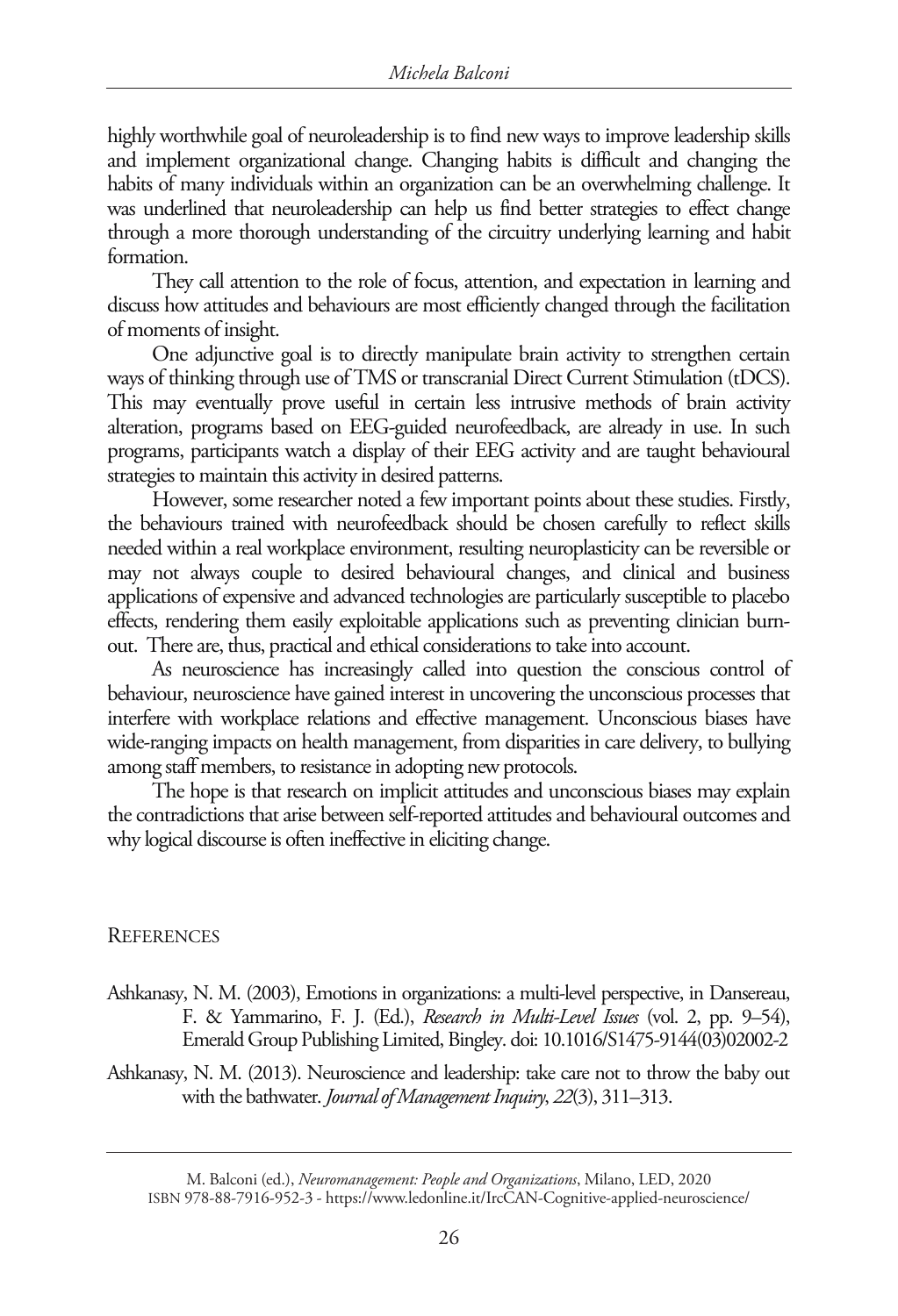doi: 10.1177/1056492613478519

- Astolfi, L., Toppi, J., Borghini, G., Vecchiato, G., He, E. J., Roy, A., ... & Babiloni, F. (2012). Cortical activity and functional hyperconnectivity by simultaneous EEG recordings from interacting couples of professional pilots. *Conference of the IEEE Engineering in Medicine and Biology Society,* pp. 4752–4755. doi: 10.1109/EMBC.2012.6347029
- Balconi, M., & Bortolotti, A. (2012). Empathy in cooperative versus non-cooperative situations: the contribution of self-report measures and autonomic responses. *Applied Psychophysiology and Biofeedback*, *37*(3), 161–169. doi: 10.1007/s10484-012-9188-z
- Balconi, M., Bortolotti, A., & Gonzaga, L. (2011). Emotional face recognition, EMG response, and medial prefrontal activity in empathic behaviour. *Neuroscience Research*, *71*(3), 251–259. doi: 10.1016/j.neures.2011.07.1833
- Balconi, M., & Canavesio, Y. (2013a). Emotional contagion and trait empathy in prosocial behavior in young people: the contribution of autonomic (facial feedback) and balanced emotional empathy scale (BEES) measures. *Journal of Clinical and Experimental Neuropsychology*, *35*(1), 41–48. doi: 10.1080/13803395.2012.742492
- Balconi, M., & Canavesio, Y. (2013b). High-frequency rTMS improves facial mimicry and detection responses in an empathic emotional task. *Neuroscience*, *236*, 12–20. doi: 10.1016/j.neuroscience.2012.12.059
- Balconi, M., Cassioli, F., Fronda, G., & Vanutelli, M. E. (2019). Cooperative leadership in hyperscanning. Brain and body synchrony during manager-employee interactions. *Neuropsychological Trends*. doi: 10.7358/neur-2019-026-bal2
- Balconi, M., Crivelli, D., & Vanutelli, M. E. (2017a). Why to cooperate is better than to compete: brain and personality components. *BMC Neuroscience*, *18*(1), 68. doi: 10.1186/s12868-017-0386-8
- Balconi, M., Finocchiaro, R., & Campanella, S. (2014). Reward sensitivity, decisional bias, and metacognitive deficits in cocaine drug addiction. *Journal of Addiction Medicine*, *8*(6), 399–406. doi: 10.1097/ADM.0000000000000065
- Balconi, M., Fronda, G., Natale, M. R., & Rimoldi, E. (2017b). Perchè la leadership generativa. Il contributo delle neuroscienze. *Ricerche di Psicologia*, *40*(3), 365–383. doi: 10.3280/RIP2017-003007
- Balconi, M., Gatti, L., & Vanutelli, M. E. (2018). Cooperate or not cooperate EEG, autonomic, and behavioral correlates of ineffective joint strategies. *Brain and Behavior*, *8*(2), e00902. doi: 10.1002/brb3.902
- Balconi, M., Pezard, L., Nandrino, J. L., & Vanutelli, M. E. (2017c). Two is better than one: the effects of strategic cooperation on intra-and inter-brain connectivity by fNIRS. *PloS One*, *12*(11), 1–17. doi: 10.1371/journal.pone.0187652

M. Balconi (ed.), *Neuromanagement: People and Organizations*, Milano, LED, 2020 [ISBN 978-88-7916-952-3 - https://www.ledonline.it/IrcCAN-Cognitive-applied-neuroscience/](https://www.ledonline.it/IrcCAN-Cognitive-applied-neuroscience/)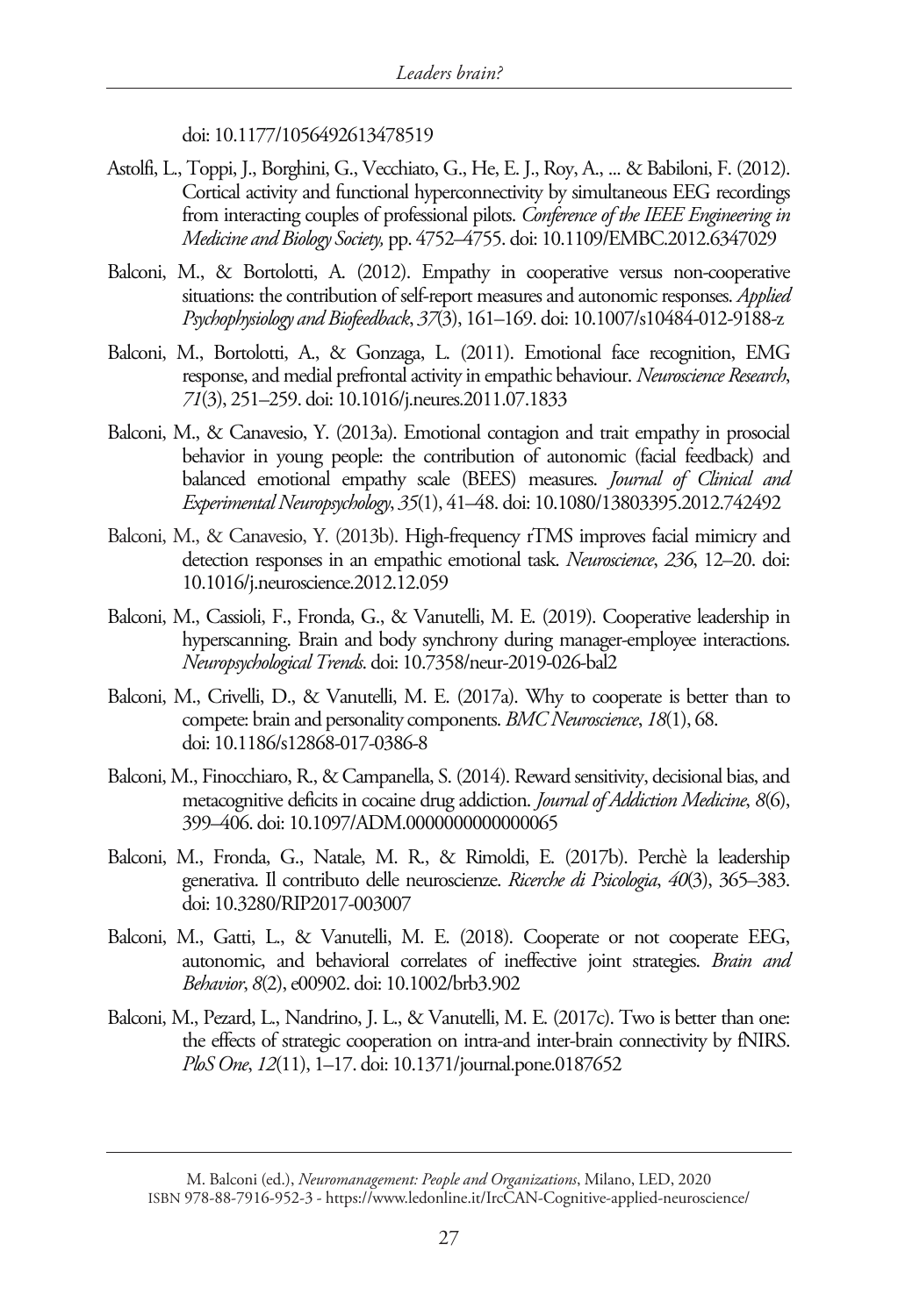- Balconi, M., & Pozzoli, U. (2005). Morphed facial expressions elicited a N400 ERP effect: a domain‐specific semantic module?. *Scandinavian Journal of Psychology*, *46*(6), 467– 474. doi: 10.1111/j.1467-9450.2005.00478.x
- Balconi, M., & Vanutelli, M. E. (2016). Competition in the brain. The contribution of EEG and fNIRS modulation and personality effects in social ranking. *Frontiers in Psychology*, *7*(10), 1587. doi: 10.3389/fpsyg.2016.01587
- Balconi, M., & Vanutelli, M. E. (2017). Cooperation and competition with hyperscanning methods: review and future application to emotion domain. *Frontiers in Computational Neuroscience*, *11*, 86. doi: 10.3389/fncom.2017.00086
- Balconi, M., & Venturella, I. (2015). Comunicazione, emozioni e neuromanagement, in Salati, M., Leoni, A., *Neuroscienze e management. Nuovi strumenti per la professione manageriale* (pp. 235–249), Guerini Next srl, Milano.
- Balconi, M., Venturella, I., Fronda, G., & Vanutelli, M. E. (2019). Who's boss? Physiological measures during performance assessment. *Managerial and Decision Economics*, *40*(2), 213–219. doi: 10.1002/mde.2997
- Balconi, M., Venturella, I., Fronda, G., & Vanutelli, M. E. (2020). Leader-employee emotional "interpersonal tuning". An EEG coherence study. *Social Neuroscience*, *15*(2), 234–243. DOI: 10.1080/17470919.2019.1696226
- Balthazard, P. A., Waldman, D. A., Thatcher, R. W., & Hannah, S. T. (2012). Differentiating transformational and non-transformational leaders on the basis of neurological imaging. *The Leadership Quarterly*, *23*(2), 244–258. doi: 10.1016/j.leaqua.2011.08.002
- Bass, B. M., & Bass, R. (2009). *The Bass handbook of leadership: Theory, research, and managerial applications*. Simon and Schuster.
- Bevilacqua, D., Davidesco, I., Wan, L., Chaloner, K., Rowland, J., Ding, M., ... & Dikker, S. (2019). Brain-to-brain synchrony and learning outcomes vary by student–teacher dynamics: evidence from a real-world classroom electroencephalography study. *Journal of Cognitive Neuroscience*, *31*(3), 401–411. doi: 10.1162/jocn\_a\_01274
- Burgess, A. P. (2013). On the interpretation of synchronization in EEG hyperscanning studies: a cautionary note. *Frontiers in Human Neuroscience*, *7*, 881. doi: 10.3389/fnhum.2013.00881
- Cacioppo, J. T., Berntson, G. G., & Nusbaum, H. C. (2008). Neuroimaging as a new tool in the toolbox of psychological science. *Current Directions in Psychological Science*, *17*(2), 62–67. doi: 10.1111/j.1467-8721.2008.00550.x
- Camerer, C., Loewenstein, G., & Prelec, D. (2005). Neuroeconomics: how neuroscience can inform economics. *Journal of Economic Literature*, *43*(1), 9–64. doi: 10.1257/0022051053737843

M. Balconi (ed.), *Neuromanagement: People and Organizations*, Milano, LED, 2020 [ISBN 978-88-7916-952-3 - https://www.ledonline.it/IrcCAN-Cognitive-applied-neuroscience/](https://www.ledonline.it/IrcCAN-Cognitive-applied-neuroscience/)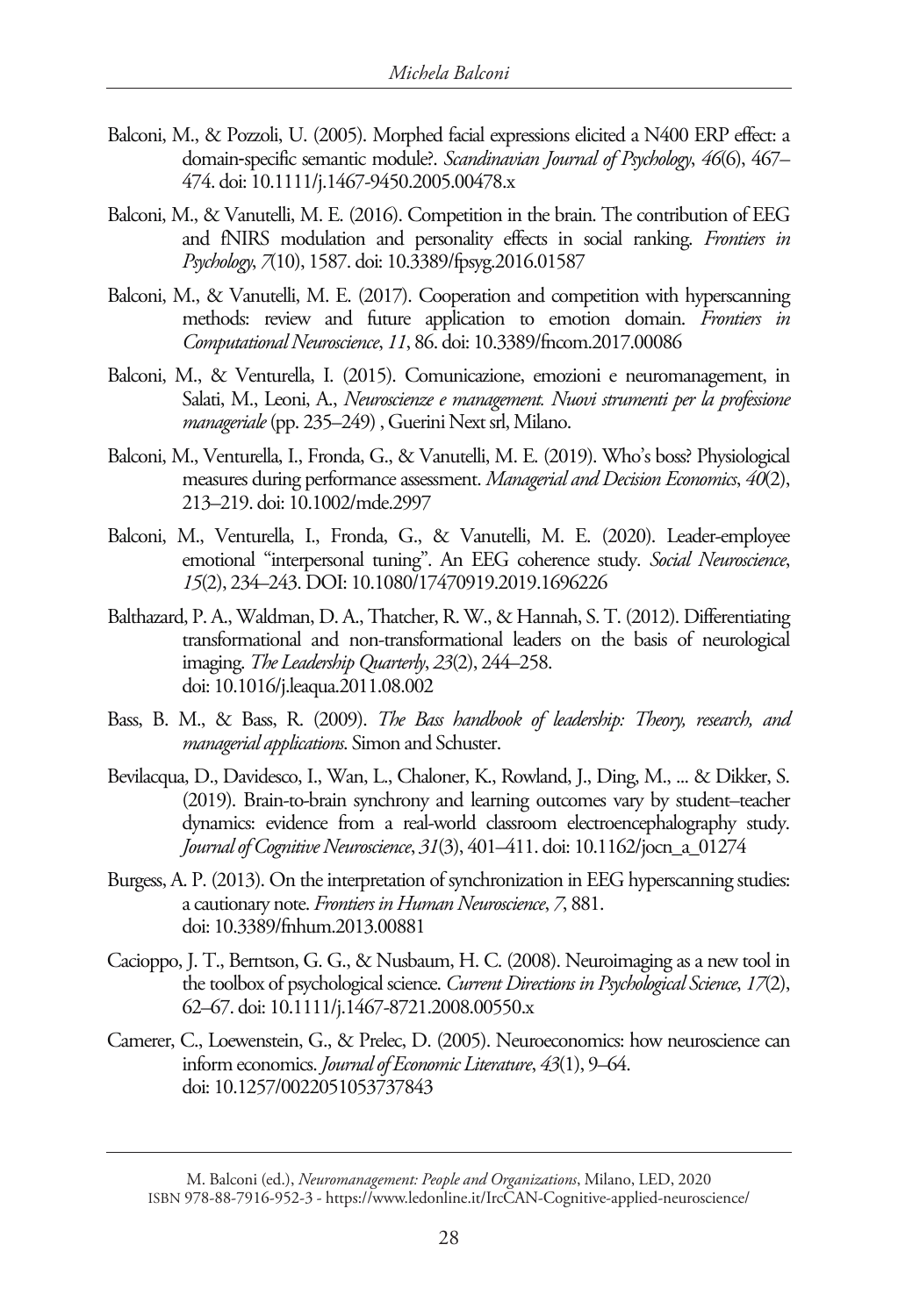- Case, R. (1992). The role of the frontal lobes in the regulation of cognitive development. *Brain and Cognition*, *20*(1), 51–73. doi: 10.1016/0278-2626(92)90061-P
- Chatel-Goldman, J., Congedo, M., Jutten, C., & Schwartz, J. L. (2014). Touch increases autonomic coupling between romantic partners. *Frontiers in Behavioral Neuroscience*, *8*, 95. doi: 10.3389/fnbeh.2014.00095
- Conger, J. A., & Kanungo, R. N. (1998). *Charismatic leadership in organizations*. Sage Publications.
- De Hoogh, A. H., & Den Hartog, D. N. (2008). Ethical and despotic leadership, relationships with leader's social responsibility, top management team effectiveness and subordinates' optimism: A multi-method study. *The Leadership Quarterly*, *19*(3), 297–311. doi: 10.1016/j.leaqua.2008.03.002
- Dikker, S., Wan, L., Davidesco, I., Kaggen, L., Oostrik, M., McClintock, J., ... & Poeppel, D. (2017). Brain-to-brain synchrony tracks real-world dynamic group interactions in the classroom. *Current Biology*, *27*(9), 1375–1380. doi: 10.1016/j.cub.2017.04.002
- Dixon, P., Rock, D., & Ochsner, K. (2010). Turn the 360 around. *NeuroLeadership Journal*, *3*, 78–86.
- Dumas, G., Lachat, F., Martinerie, J., Nadel, J., & George, N. (2011). From social behaviour to brain synchronization: review and perspectives in hyperscanning. *Irbm*, *32*(1), 48– 53. doi: 10.1016/j.irbm.2011.01.002
- Fries, P. (2005). A mechanism for cognitive dynamics: neuronal communication through neuronal coherence. *Trends in Cognitive Sciences*, *9*(10), 474–480. doi: 10.1016/j.tics.2005.08.011
- Fuster, J. M. (1999). Synopsis of function and dysfunction of the frontal lobe. *Acta Psychiatrica Scandinavica*, *99*(Suppl 395), 51–57. doi: 10.1111/j.1600-0447.1999.tb05983.x
- Goleman, D., Boyatzis, R. E., & McKee, A. (2002). The new leaders: transforming the art of leadership into the science of results. *International Journal of Information Management*, *23*(3), 273–274. doi: 10.1016/S0268-4012(03)00031-8
- Gottman, J. M., & Levenson, R. W. (1986). Assessing the role of emotion in marriage. *Behavioral Assessment*, *8*(1), 31–48.
- Haslam, S. A., Reicher, S. D., & Platow, M. J. (2011). *The new psychology of leadership: Identity. Influence and Power*. Psychology Press.
- Hasson, U., Ghazanfar, A. A., Galantucci, B., Garrod, S., & Keysers, C. (2012). Brain-to-brain coupling: a mechanism for creating and sharing a social world. *Trends in Cognitive Sciences*, *16*(2), 114–121. doi: 10.1016/j.tics.2011.12.007
- House, R. J., & Howell, J. M. (1992). Personality and charismatic leadership. *The Leadership Quarterly*, *3*(2), 81–108. doi: 10.1016/1048-9843(92)90028-E

M. Balconi (ed.), *Neuromanagement: People and Organizations*, Milano, LED, 2020 [ISBN 978-88-7916-952-3 - https://www.ledonline.it/IrcCAN-Cognitive-applied-neuroscience/](https://www.ledonline.it/IrcCAN-Cognitive-applied-neuroscience/)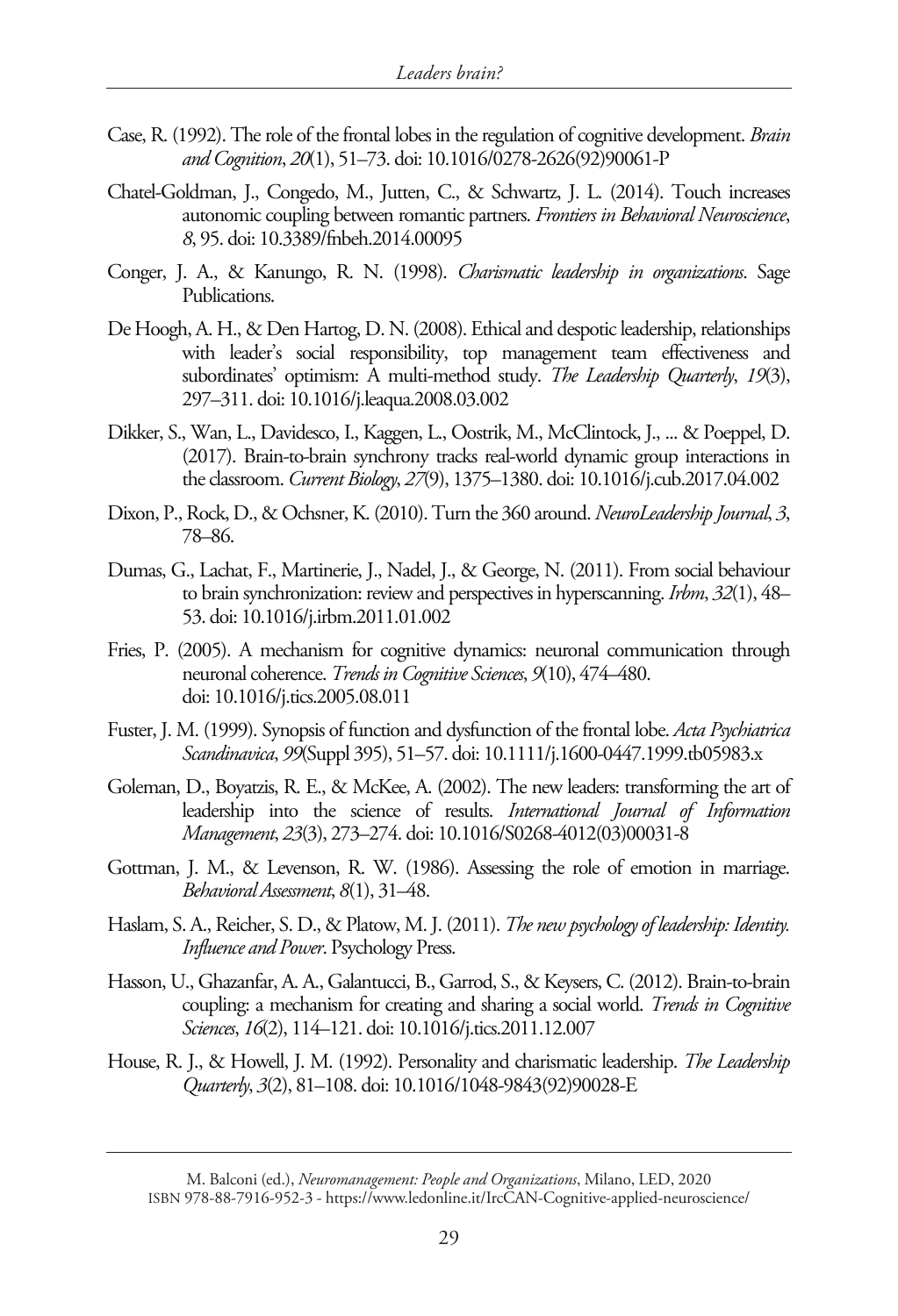- Howell, J. M., & Shamir, B. (2005). The role of followers in the charismatic leadership process: relationships and their consequences. *Academy of Management Review*, *30*(1), 96– 112. doi: 10.2307/20159097
- Judge, T. A., & Piccolo, R. F. (2004). Transformational and transactional leadership: a metaanalytic test of their relative validity. *Journal of Applied Psychology*, *89*(5), 755–768. doi: 10.1037/0021-9010.89.5.755
- Kawasaki, M., Yamada, Y., Ushiku, Y., Miyauchi, E., & Yamaguchi, Y. (2013). Inter-brain synchronization during coordination of speech rhythm in human-to-human social interaction. *Scientific Reports*, *3*(1), 1–8. doi: 10.1038/srep01692
- Kluger, A. N., & DeNisi, A. (1996). The effects of feedback interventions on performance: a historical review, a meta-analysis, and a preliminary feedback intervention theory. *Psychological Bulletin*, *119*(2), 254–284. doi: 10.1037/0033-2909.119.2.254
- Konvalinka, I., Bauer, M., Stahlhut, C., Hansen, L. K., Roepstorff, A., & Frith, C. D. (2014). Frontal alpha oscillations distinguish leaders from followers: multivariate decoding of mutually interacting brains. *Neuroimage*, *94*, 79–88. doi: 10.1016/j.neuroimage.2014.03.003
- LeDoux, J. E. (1995). Emotion: clues from the brain. *Annual Review of Psychology*, *46*(1), 209– 235. doi: 10.1146/annurev.ps.46.020195.001233
- Levitan, R. D., Hasey, G., & Sloman, L. (2000). Major depression and the involuntary defeat strategy: biological correlates. In L. Sloman & P. Gilbert (Eds.), *Subordination and defeat: An evolutionary approach to mood disorders and their therapy* (p. 95–118). Lawrence Erlbaum Associates Publishers.
- Lieberman, M. D., & Eisenberger, N. I. (2008). The pains and pleasures of social life: a social cognitive neuroscience approach. *NeuroLeadership Journal*, *1*(1), 38–43.
- Marsh, A. A., Blair, K. S., Jones, M. M., Soliman, N., & Blair, R. J. R. (2009). Dominance and submission: the ventrolateral prefrontal cortex and responses to status cues. *Journal of Cognitive Neuroscience*, *21*(4), 713–724. doi: 10.1162/jocn.2009.21052
- Mayer, J. D., Salovey, P., & Caruso, D. R. (2008). Emotional intelligence: new ability or eclectic traits?. *American Psychologist*, *63*(6), 503–517. doi: 10.1037/0003066X.63.6.503
- Mitkidis, P., McGraw, J. J., Roepstorff, A., & Wallot, S. (2015). Building trust: heart rate synchrony and arousal during joint action increased by public goods game. *Physiology & Behavior*, *149*, 101–106. doi: 10.1016/j.physbeh.2015.05.033
- Mogan, R., Fischer, R., & Bulbulia, J. A. (2017). To be in synchrony or not? A meta-analysis of synchrony's effects on behavior, perception, cognition and affect. *Journal of Experimental Social Psychology*, *72*, 13–20. doi: 10.1016/j.jesp.2017.03.009

M. Balconi (ed.), *Neuromanagement: People and Organizations*, Milano, LED, 2020 [ISBN 978-88-7916-952-3 - https://www.ledonline.it/IrcCAN-Cognitive-applied-neuroscience/](https://www.ledonline.it/IrcCAN-Cognitive-applied-neuroscience/)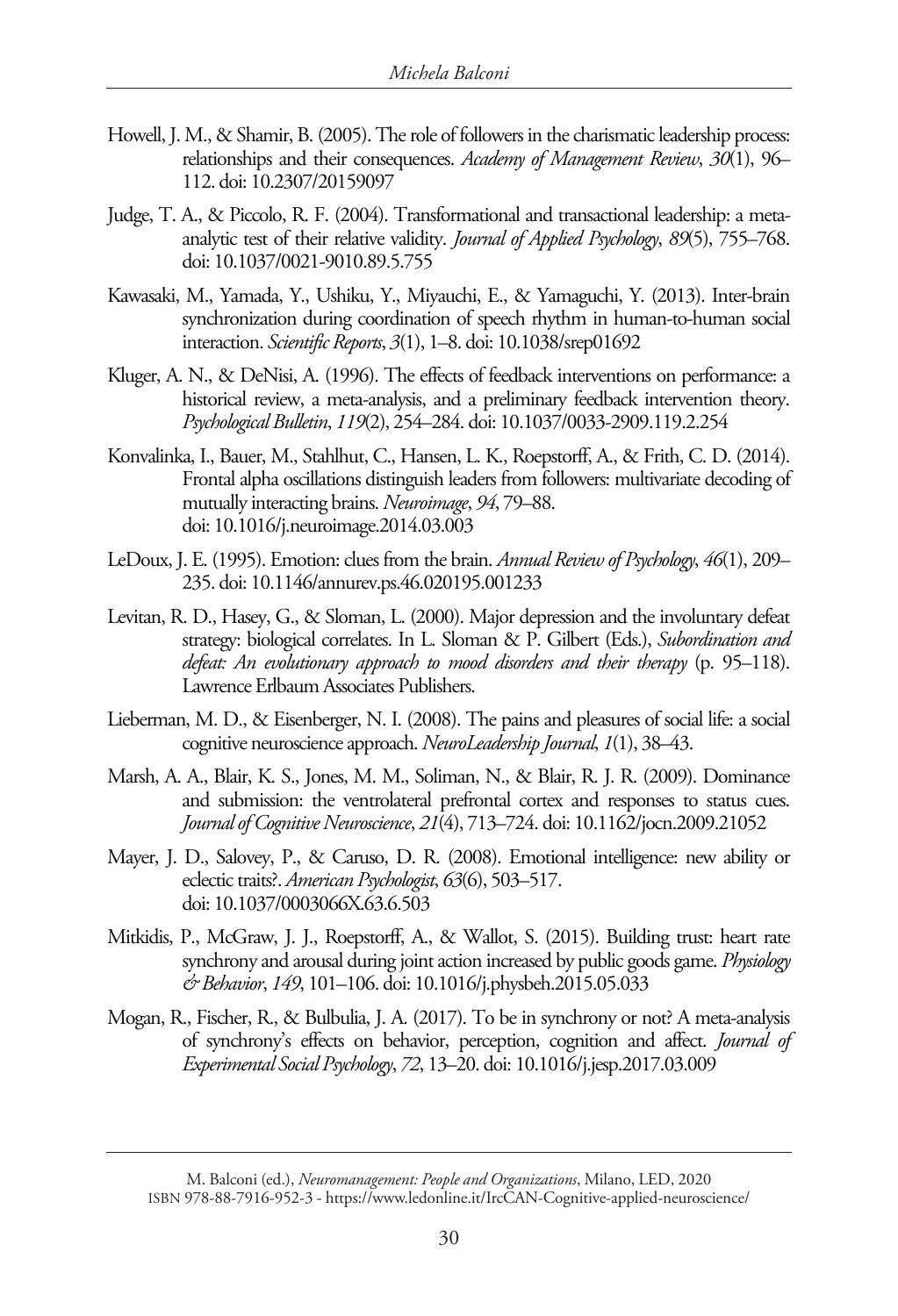- Montague, P. R., Berns, G. S., Cohen, J. D., McClure, S. M., Pagnoni, G., Dhamala, M., ... & Fisher, R. E. (2002). Hyperscanning: simultaneous fMRI during linked social interactions. *Neuroimage*, *16*(4), 1159–1164. doi: 10.1006/nimg.2002.1150
- Nickerson, R. S. (1998). Confirmation bias: a ubiquitous phenomenon in many guises. *Review of General Psychology*, *2*(2), 175–220. doi: 10.1037/1089-2680.2.2.175
- Nolte, J. (2002). *The human brain: an introduction to its functional anatomy*. St. Louis: Mosby.
- Paulus, M. P., Potterat, E. G., Taylor, M. K., Van Orden, K. F., Bauman, J., Momen, N., ... & Swain, J. L. (2009). A neuroscience approach to optimizing brain resources for human performance in extreme environments. *Neuroscience & Biobehavioral Reviews*, *33*(7), 1080–1088. doi: 10.1016/j.neubiorev.2009.05.003
- Pearce, C. L., & Conger, J. A. (2003). *Shared leadership: reframing the hows and whys of leadership.* Sage Publications.
- Preston, S. D., & De Waal, F. B. (2002). Empathy: its ultimate and proximate bases. *Behavioral and Brain Sciences*, *25*(1), 1–20. doi: 10.1017/s0140525x02000018
- Rock, D. (2008). SCARF: a brain-based model for collaborating with and influencing others. *NeuroLeadership Journal*, *1*(1), 44–52.
- Rosenblum, M., Pikovsky, A., Kurths, J., Schäfer, C., & Tass, P. A. (2001). Phase synchronization: from theory to data analysis. *Handbook of Biological Physics*, *4*(279– 321), 93–94. doi: 10.1016/S1383-8121(01)80012-9
- Sänger, J., Müller, V., & Lindenberger, U. (2012). Intra-and interbrain synchronization and network properties when playing guitar in duets. *Frontiers in Human Neuroscience*, *6*, 312. doi: 10.3389/fnhum.2012.00312
- Schilbach, L. (2010). A second-person approach to other minds. *Nature Reviews Neuroscience*, *11*(6), 449. doi: 10.1038/nrn2805-c1
- Shondrick, S. J., Dinh, J. E., & Lord, R. G. (2010). Developments in implicit leadership theory and cognitive science: applications to improving measurement and understanding alternatives to hierarchical leadership. *The Leadership Quarterly*, *21*(6), 959–978. doi: 10.1016/j.leaqua.2010.10.004
- Smither, J. W., & Walker, A. G. (2004). Are the characteristics of narrative comments related to improvement in multirater feedback ratings over time?. *Journal of Applied Psychology*, *89*(3), 575–581. doi: 10.1037/0021-9010.89.3.575
- Strang, A. J., Funke, G. J., Russell, S. M., Dukes, A. W., & Middendorf, M. S. (2014). Physiobehavioral coupling in a cooperative team task: contributors and relations. *Journal of Experimental Psychology: Human Perception and Performance*, *40*(1), 145–158. doi: 10.1037/a0033125
- Valdesolo, P., & DeSteno, D. (2011). Synchrony and the social tuning of compassion. *Emotion*, *11*(2), 262–266. doi: 10.1037/a0021302

M. Balconi (ed.), *Neuromanagement: People and Organizations*, Milano, LED, 2020 [ISBN 978-88-7916-952-3 - https://www.ledonline.it/IrcCAN-Cognitive-applied-neuroscience/](https://www.ledonline.it/IrcCAN-Cognitive-applied-neuroscience/)